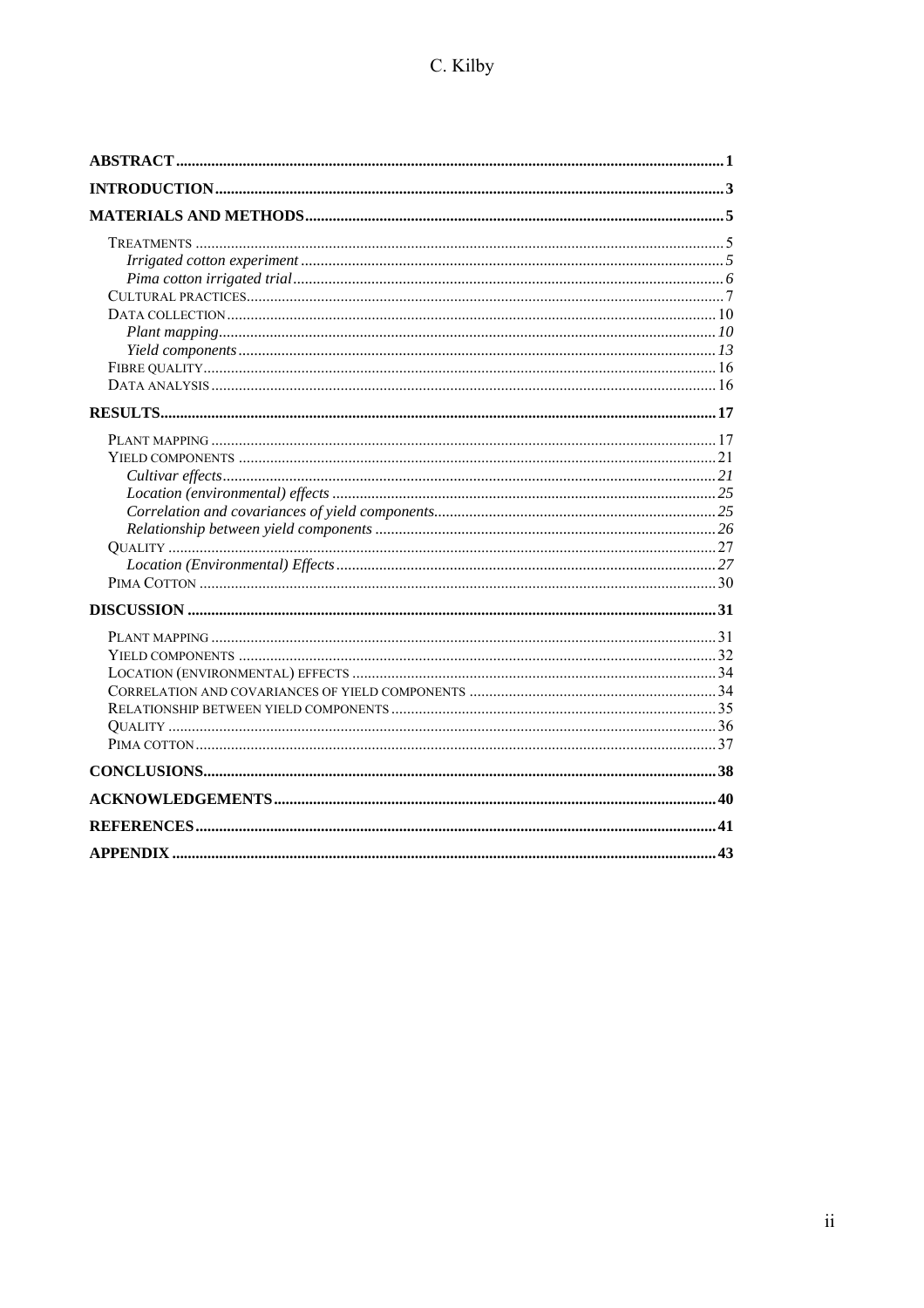# <span id="page-2-0"></span>**Evaluation of yield component changes in Australian cotton cultivars**

Christopher Kilby

Faculty of Agriculture, Food and Natural Resources, University of Sydney, NSW, 2006 Australia

# **Abstract**

Cotton yield can be broken down into the components that make up the total lint yield. For cotton, these are bolls/ $m^2$ , seeds/boll and lint/seed. Whilst the cotton lint yields have been increasing, there has been little work done on whether yield components in Australian cultivars have changed over time. The aim of this experiment was to test the hypothesis that yield improvements in Australian cotton (*Gossypium hirsutum*) cultivars were primarily achieved through an increase in boll size (lint/boll). Six cultivars were used, two from the early 1970s (DP16 and Namcala), two from the mid 1990s (Sicala 40 and Sicot 189) and two current cultivars (Sicot 71 and Sicot 71B), the latter of which was a Bollgard II cultivar. These cultivars were grown in a replicated field experiment in three locations, selected to represent different cotton growing climates of NSW, Boggabilla (hot), ACRI (Australian Cotton Research Institute) at Narrabri (medium) and Carroll (cool). Throughout the fruiting period, plants were mapped at regular intervals to monitor fruit development. At maturity bolls were harvested and the various yield components and fibre quality traits were analysed. Yield components of two pima cotton (*Gossypium barbadense*) cultivars, SiPima and Pima S7 were also recorded. Throughout the growing season, all conventional cultivars set and retained similar numbers of fruit, while the Sicot 71B had significantly higher fruit retention rates. However, boll sizes (lint/boll) were smaller mainly due to reduced seeds/boll and hence, Sicot 71B did not yield any more lint than the other modern cultivars, including Sicot 71. Yield improvements over time were primarily due to an increase in boll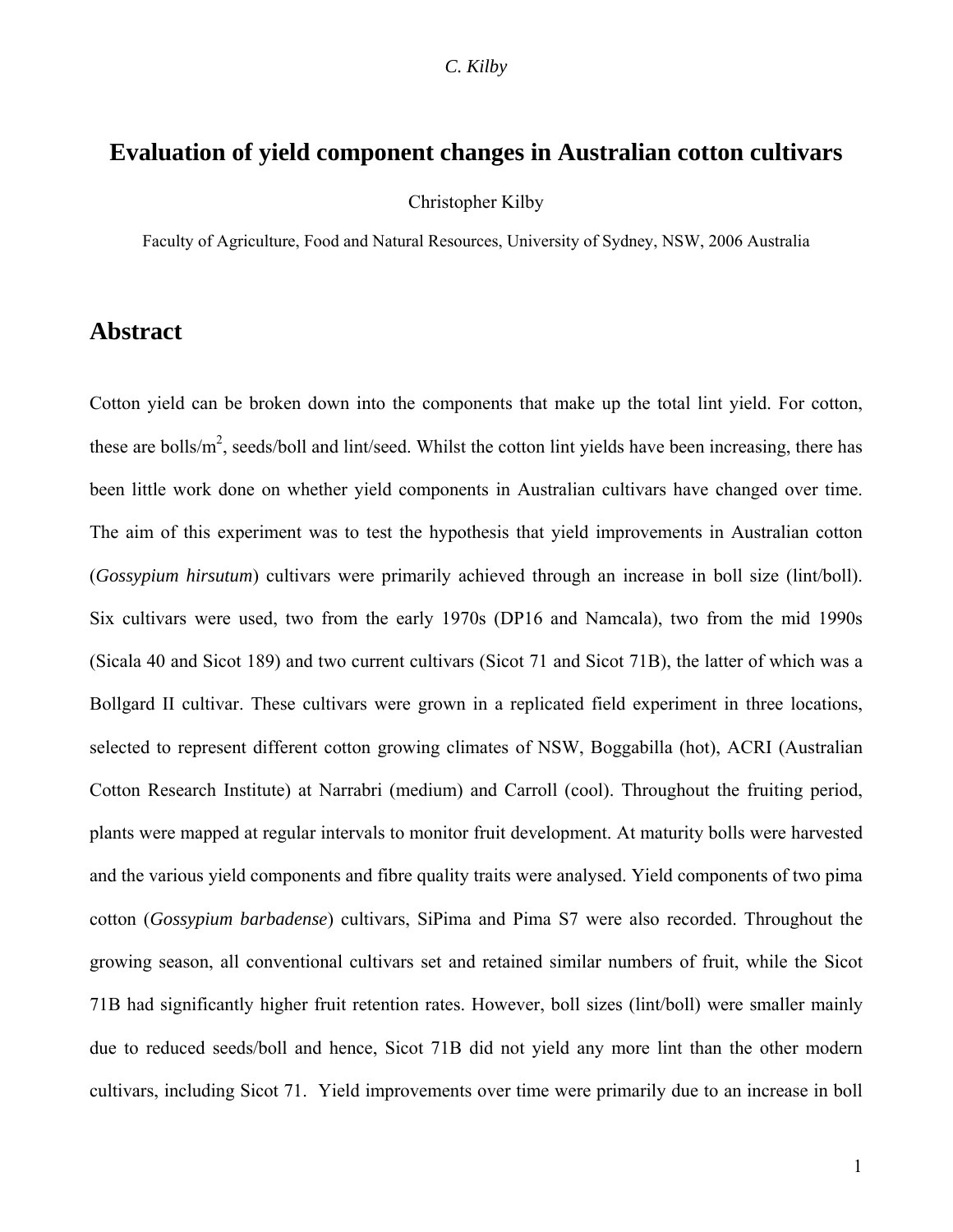size (lint/boll), which is generally due to an increase in lint/seed. There was a negative linear relationship between boll retention and seeds/boll, and boll retention and fruiting sites/ $m^2$ . Lint/seed was a relatively stable component and was not negatively related to boll retention. Hence, to increase yields of future high yielding cotton cultivars, including Bollgard cultivars, it could be beneficial to select for high lint/seed in order to have larger boll sizes (lint/boll). Yields were quite similar in the three locations as there was compensation in yield components. This study will assist breeders to focus selection pressure on increasing lint/seed to continue the improvements in Australian cotton yields.

*Keywords/phrases:* cotton, yield components, yield, retention, fruit development, lint/seed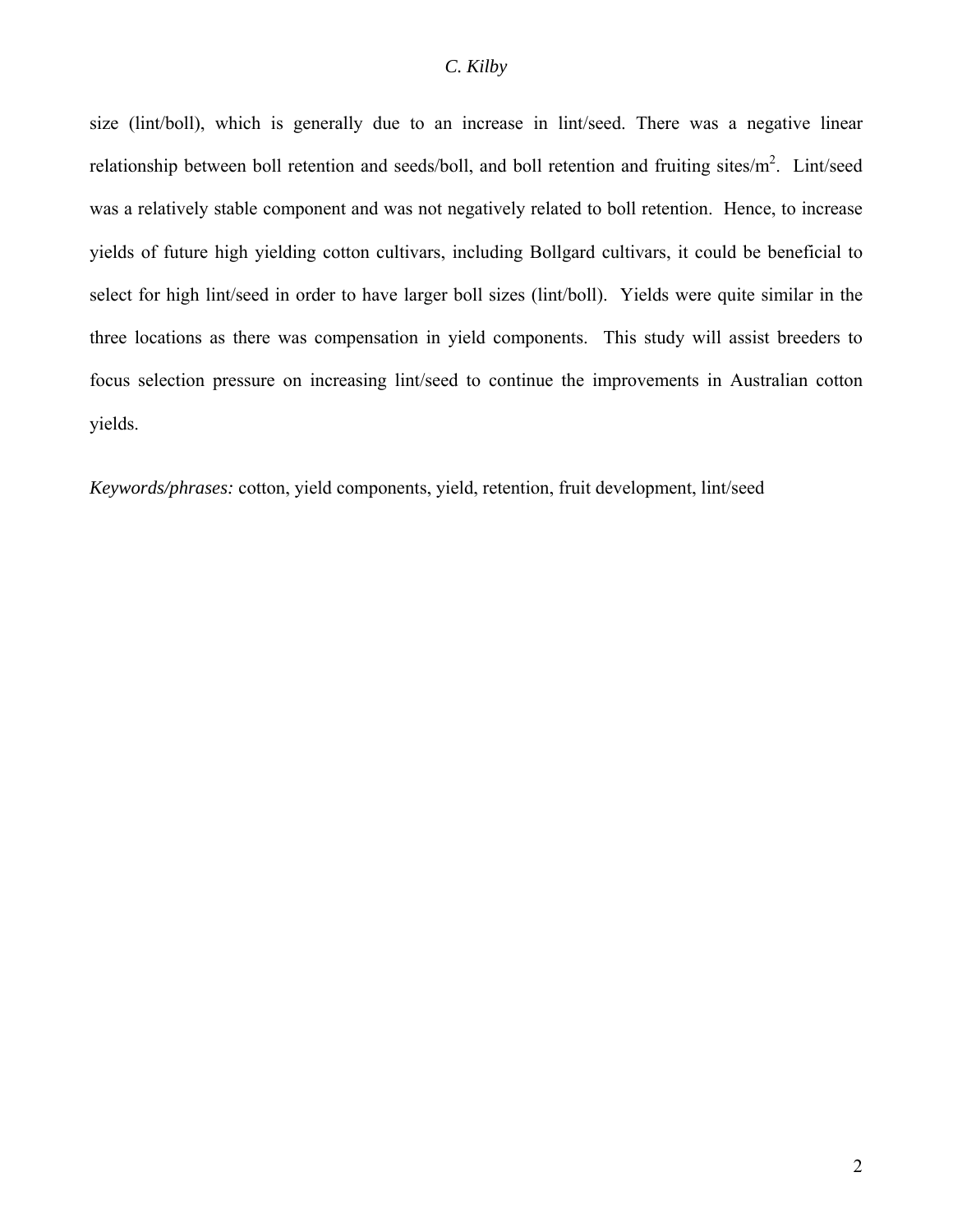# <span id="page-4-0"></span>**Introduction**

Australia typically produces 3 million 227 kg bales of cotton lint each year, of which more than 95% is exported. Of all the countries that produce in excess of 200,000 bales of cotton per annum, Australia holds the record of the world's highest average yield at 1779 kg/ha. Second to Australia is Syria with 1364 kg/ha (Cotton Year Book 2004). Cotton farmers are paid according to the total amount of lint and seed that they produce, thus, producing as much cotton lint and seed as possible by having high yields is what farmers and breeders aim to do. Prices paid however, can be discounted if certain lint quality attributes are not met. Cotton breeding still focuses primarily on yield (Hearn and Constable 1984).

Yield is the result of a series of concomitant, difficult to define, responses. (Worley *et al.* 1976). The yield of any crop can be broken down into its components to determine how yield is attained. In an attempt to facilitate breeding for high yields it is logical to examine the various components individually. This way, the components having the greatest influence on yield, in both a positive and negative manner, can be identified (Kambal 1969; Sharma and Singh 1999). Thus, this gives direction for breeding programs aimed at improving overall yield (Board 1987).

The relationships among cotton lint yield and its components are complex. The components are influenced by genetic and environmental variation and by the interaction between these two (Worley *et al.* 1974). By knowing about yield components, the effects of various pressures, such as insect pressures, can be measured directly upon the yield forming structures and processes of the cotton plant.

The primary lint yield components that contribute to lint yield are bolls per unit area, seeds/boll and lint/seed (Kerr 1966; Manning 1956; Wilson *et al.* 1994; Worley *et al.* 1974) Lint, seed and seed cotton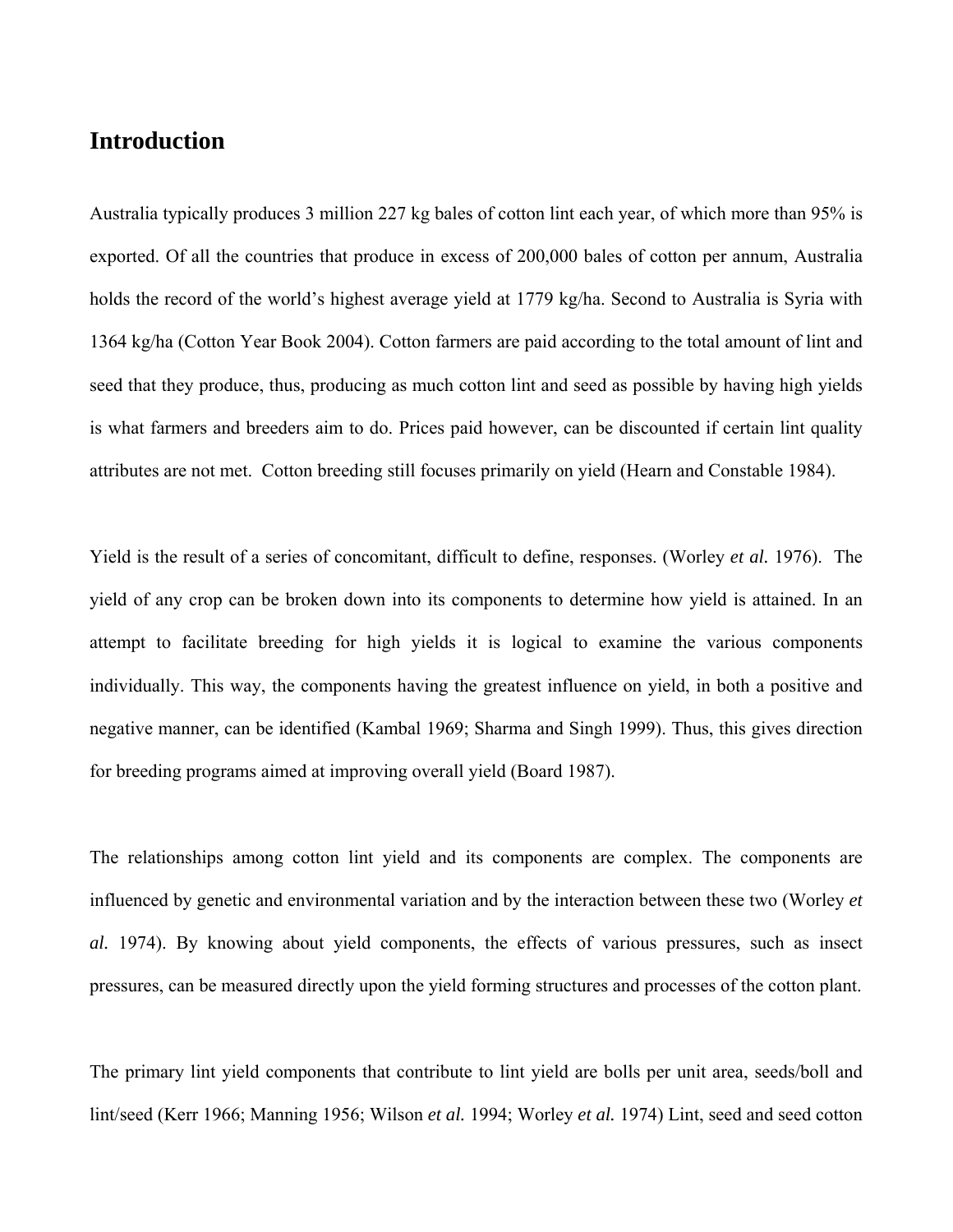biomass are closely related to the number of bolls per unit area (Wells and Meredith 1984). This is analogous to the relationship between kernel number and yield in grain crops.

The most commonly used and accepted yield component equation is the geometric model proposed by Kerr (1966) and is shown below. There are several equations that have been put forth relating yield to its components.

Yield = bolls/unit area **x** seeds/boll **x** lint/seed (Kerr 1966)

More recently summarised by (Heitholt 1999) as Yield = number of bolls/unit area **x** mass of lint/boll which is very similar as seeds/boll and lint/seed are the key contributors to boll size. Different yield component equations are useful to help describe how yield is attained depending on the characteristics breeders wish to place emphasis on. Data availability also helps determine which equation is used.

Different yield components contribute varying degrees of importance to cotton lint yields. Increases in yield are generally associated with the number of bolls (Pettigrew 1994; Wells and Meredith 1984)). Other components, such as lint/seed, number of seeds/boll, and lint/boll are generally less likely to be correlated with yield than boll number (Meredith 1984). The number of bolls/ $m<sup>2</sup>$  is determined by the number of fruiting sites initiated and the number of bolls retained. Boll size was believed to be negatively correlated with genetic variation in yield (Meredith and Bridge 1971). Although higher yields due to favourable environmental conditions (within a genotype) can be associated with larger bolls (Mauney *et al.* 1978), boll size is often thought to be unrelated to yield (Heitholt *et al.* 1993).

More knowledge is required regarding how yield components have changed over time, and the environmental influences on Australian cultivars. Studies have shown which components have changed in American cultivars, but these were based on obsolete cultivars. By knowing what components have changed, the extent to which breeder's aims are being met can be quantified. The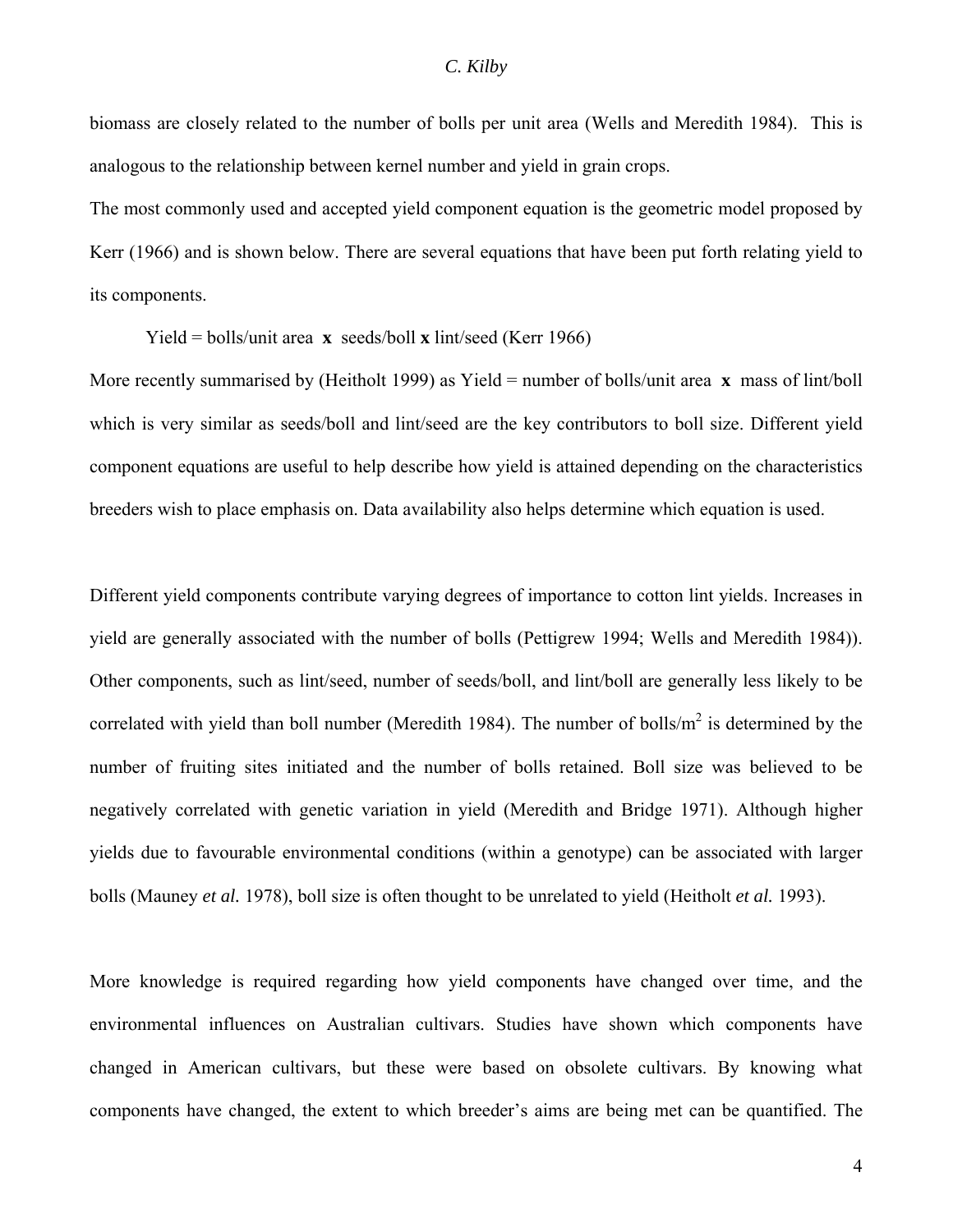<span id="page-6-0"></span>important components can be targeted in specific environments to continue Australia's breeding efforts. The aim of this study is to test the hypothesis that the increase in boll size (lint/boll) is the primary contributor to yield advancements in modern Australian cotton cultivars. This study also tested the hypothesis that the increase in bolls/ $m<sup>2</sup>$  is the primary contributor to the increase in yield of Pima cotton cultivar Si-Pima compared to Pima S-7.

# **Materials and methods**

#### *Treatments*

#### **Irrigated cotton experiment**

Six cotton (*Gossypium hirsutum*) cultivars were grown at three different locations in northern NSW over the 2004/2005 season. The three sites were chosen to give a range of environmental conditions across the cotton growing region of northern NSW. Boggabilla (near Goondiwindi) represents a hot cotton growing region, Australian Cotton Research Institute (ACRI), Myall Vale, 30 km west of Narrabri represents a moderate region and Carroll, the Breeza plains south of Gunnedah represents a cool cotton growing region for NSW. "Korolea" at Boggabilla (28° S, 150° E) and "Long Acres" at Carroll (30 $\degree$  S, 150 $\degree$  E) are commercial properties that allow research experiments to be conducted each year. ACRI (33<sup>°</sup> S, 151<sup>°</sup> E) is the principal research station for CSIRO's Plant Industry (Cotton Research Unit) and the Cotton Catchment Communities Research Centre in Australia.

The 6 cultivars were chosen to represent a progression in Australian cotton cultivars from the early 1970's to current cultivars (Table 1). DP 16 and Namcala were used in this project as reference cultivars for all others to be compared. The cultivar Sicot 71B is a genetically modified Bollgard II® cultivar that contains both *Cry1Ac* and *CryAb* genes of the *Bacillus thuringiensis* bacteria.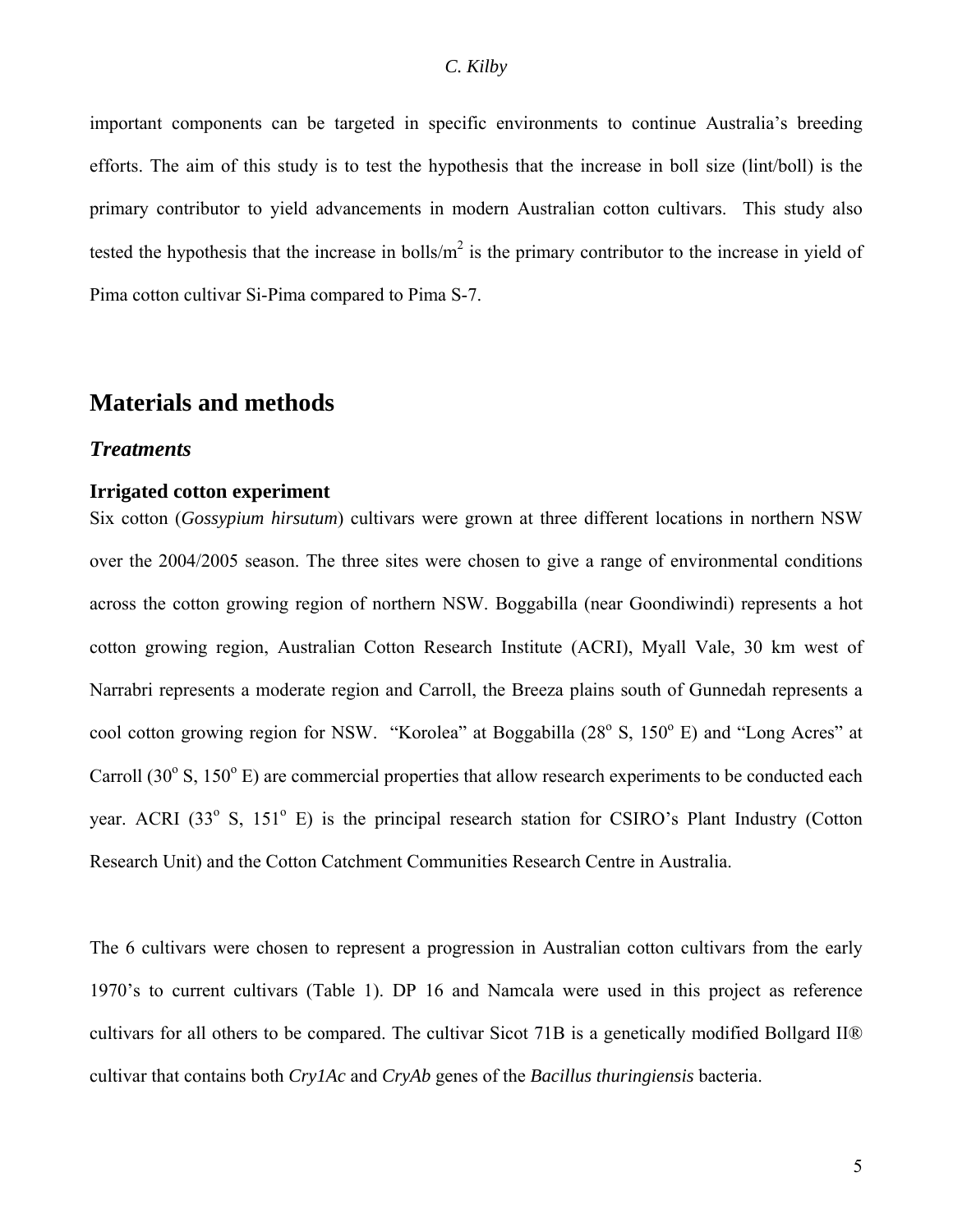| <b>Cultivar</b> | When released |
|-----------------|---------------|
| <b>DP</b> 16    |               |
| Namcala         | Early 1970s   |
|                 |               |
| Sicala 40       | Early 1990s   |
| Sicot 189       |               |
| Sicot 71        |               |
|                 | Early 2000s   |
| Sicot 71B       |               |

<span id="page-7-0"></span>**Table 1**: Cotton cultivars used and their time of commercial release

The cultivars were planted in a randomised complete block design with four replicates (blocks) at each location. In each block, there were three 10 m rows of each cultivar next to each other. Looking from the tail drain, the row on the furthest right hand side of the three rows was used for measurements. The first plant measured was 1 m in from the end of the row and was marked. A one m row of plants were marked so that the same plants could be measured on each visit.

#### **Pima cotton irrigated trial**

Two Pima cotton (*Gossypium barbadense*) cultivars, Pima S-7 and Si-Pima, were grown under irrigated conditions both on the ACRI site and on the adjoining "Leitch's" property. Pima S-7 is the reference cultivar and Si-Pima is a new cultivar bred by the CSIRO, yet to be released. Pima cotton is not grown extensively in Australia due to its low yields and susceptibility to bacterial blight but a premium is paid due to its long staple length. The only Pima variety grown in Australia for many years has been Pima S-7.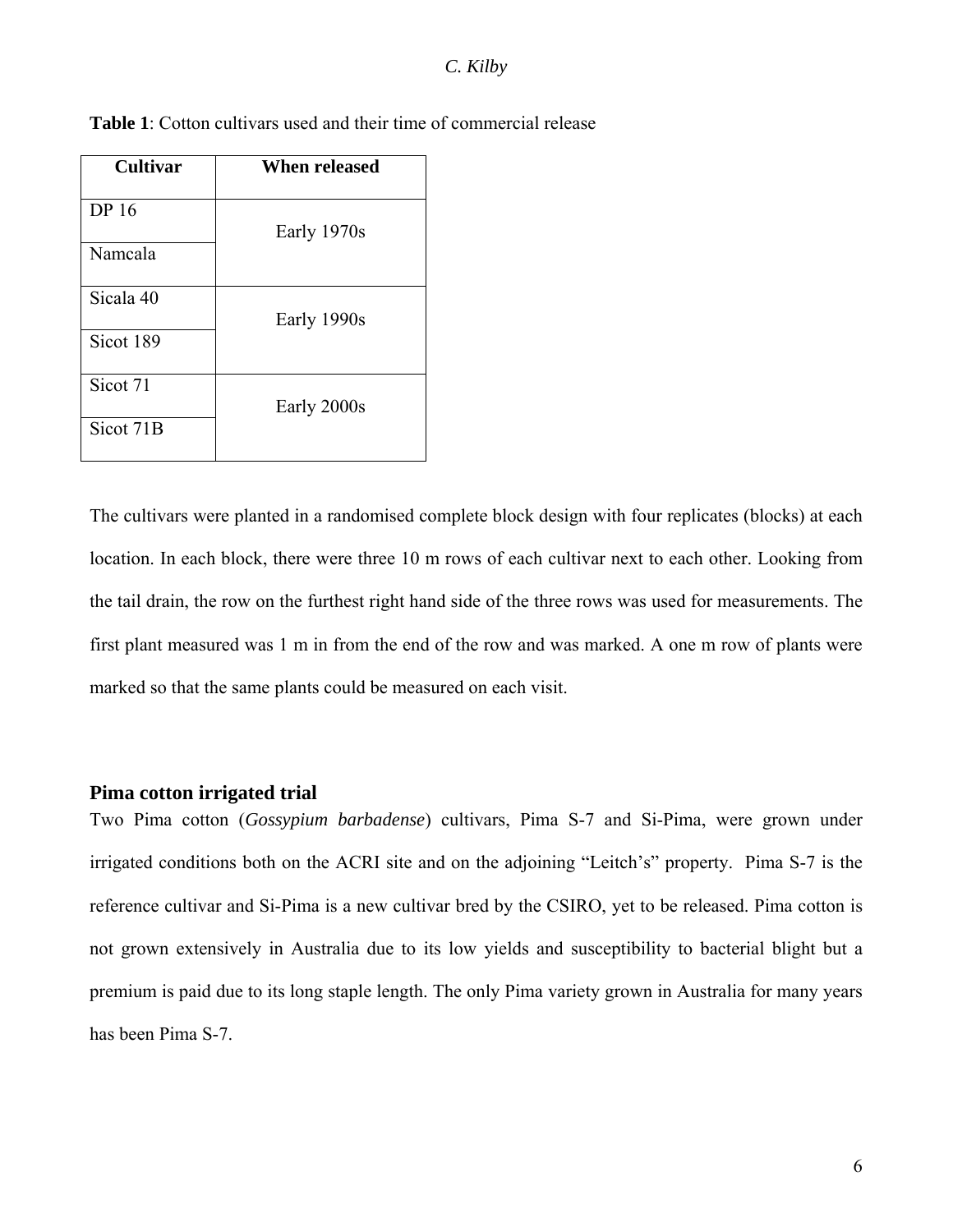<span id="page-8-0"></span>The experimental design for the Pima cotton experiment was also a randomised complete block design with 4 replicates at each site ("Leitch's" and ACRI). As with the cotton experiments, there were three 10 m rows of each cultivar next to each other and 1 m of plants were marked for repeated measurement on the furthest right hand row looking from the taildrain.

### *Cultural practices*

All of the sites used in this project were managed under "Best Management Practices" (as stipulated by Cotton CRC publications). Irrigation scheduling was decided by individual farm managers combining the software Hydrologic® and via field inspection as well by the calendar, so that irrigation generally occurs every 10-12 days, depending on temperatures and rainfall events.

All fields were monitored for insects by experienced personnel on a regular basis and a decision whether to spray with insecticide would be made. Decisions would be made by the farm manager with advice from the agronomist/consultant, and would follow the guidelines set out by the Cotton CRC's Pest Management Guide. Sprays occurred via ground rig and by fixed wing aircraft following canopy closure. Weeds were also monitored closely but were not a significant problem due to proper management and planning during the period leading up to planting. Mechanical weed control was carried out by side furrow cultivation or by cotton chippers. None of the cultivars used were genetically modified Roundup Ready™ cultivars.

All plantings were carried out by experienced CSIRO employees with specialised planting equipment. The time of planting, immediately preceding crops, soil type and fertilisers used at planting are summarised in Table 2. "Korolea" at Boggabilla has been confirmed as a Fusarium infected property. *Fusarium oxysporum* forma specialis *vasinfectum* is a soil inhabiting fungus that invades cotton plants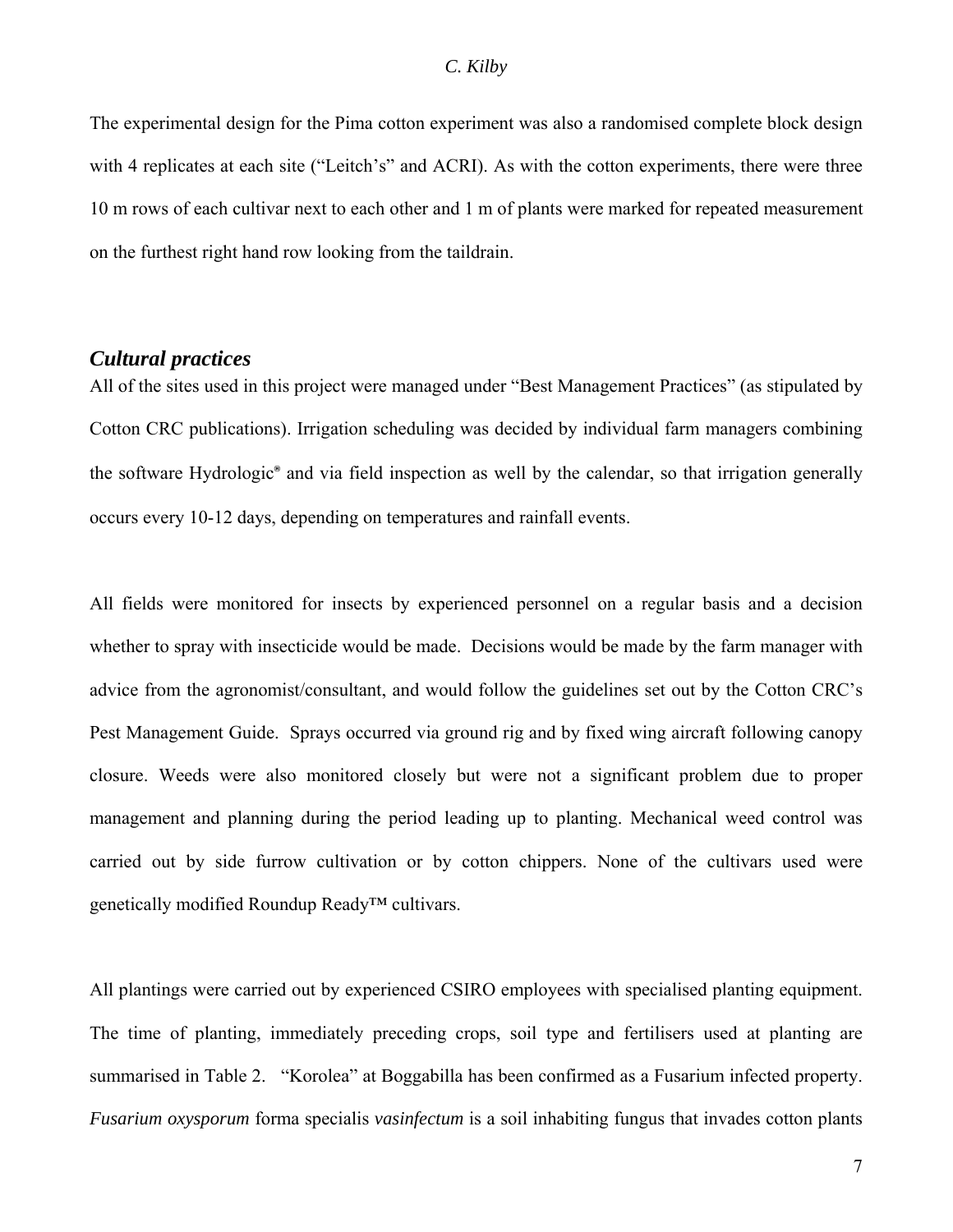via the roots and causes a blockage of the water conducting tissue causing wilting and eventual death of the cotton plant. However, there were no visible symptoms of Fusarium wilt present in the experimental site. ACRI, "Leitch's" and "Long Acres" were not infected with the fungus at the time of the experiment. At the ACRI site, there were some Verticillium wilt (*Verticillium dahliae*) disease symptoms present as leaf mottling between leaf veins and around leaf margins on the Namcala and DP 16 cultivars. The disease was not severe enough to cause any defoliation. At "Long Acres", there was an area in Block 3 where the plants were stunted due to damage from herbicide drift from an adjoining field. No measurements were taken from these herbicide-affected plants (Figure 1).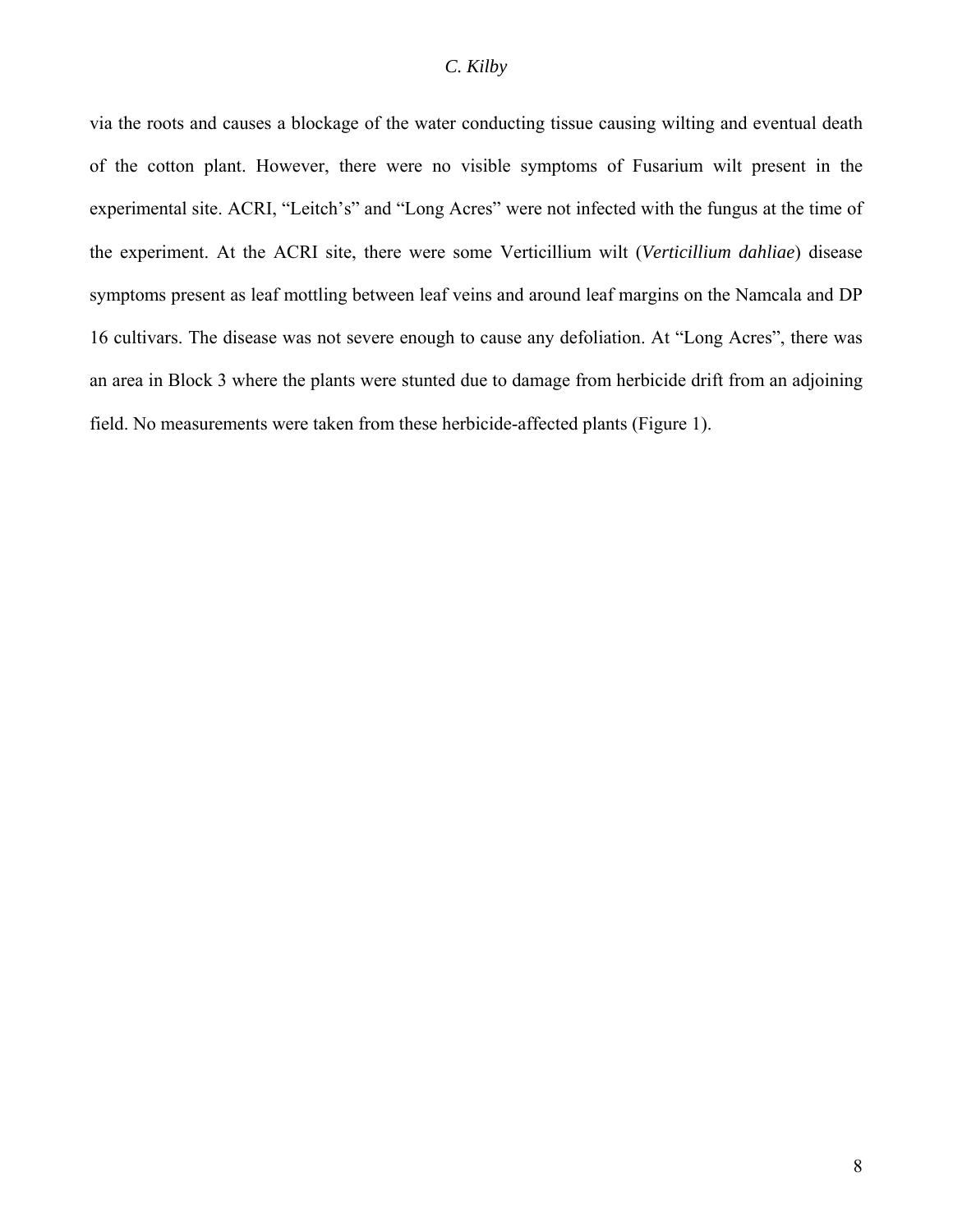| <b>Site</b>    | <b>Planting Date</b> | <b>Soil Type</b> | <b>Preceding</b> | <b>Preceding</b> | N application at      | P application at |
|----------------|----------------------|------------------|------------------|------------------|-----------------------|------------------|
|                |                      |                  | <b>Crop 2004</b> | <b>Crop 2003</b> | planting (kg/ha Urea) | planting (kg/ha  |
|                |                      |                  |                  |                  |                       | <b>Single</b>    |
|                |                      |                  |                  |                  |                       | superphosphate   |
| "Korolea"      | 19.10.2004           | Vertosol         | Fallow           | Wheat            | 182                   | 24               |
| Boggabilla     |                      | Grey Clay        |                  |                  |                       |                  |
| "Myal Vale"    | 8.10.2004            | Vertosol         | Fallow           | Wheat            | 180                   | $\boldsymbol{0}$ |
| ACRI, Narrabri |                      | Brown Clay       |                  |                  |                       |                  |
| "Long Acres"   | 20.9.2004            | Vertosol         | Fallow           | Wheat            | 160                   | 18               |
| Carroll        |                      | Grey Clay        |                  |                  |                       |                  |
| "Leitch's"     | 25.10.2004           | Vertosol         | Fallow           | Wheat            | 180                   | $\boldsymbol{0}$ |
| Narrabri       |                      | Brown Clay       |                  |                  |                       |                  |

**Table 2:** Experimental site background information for each location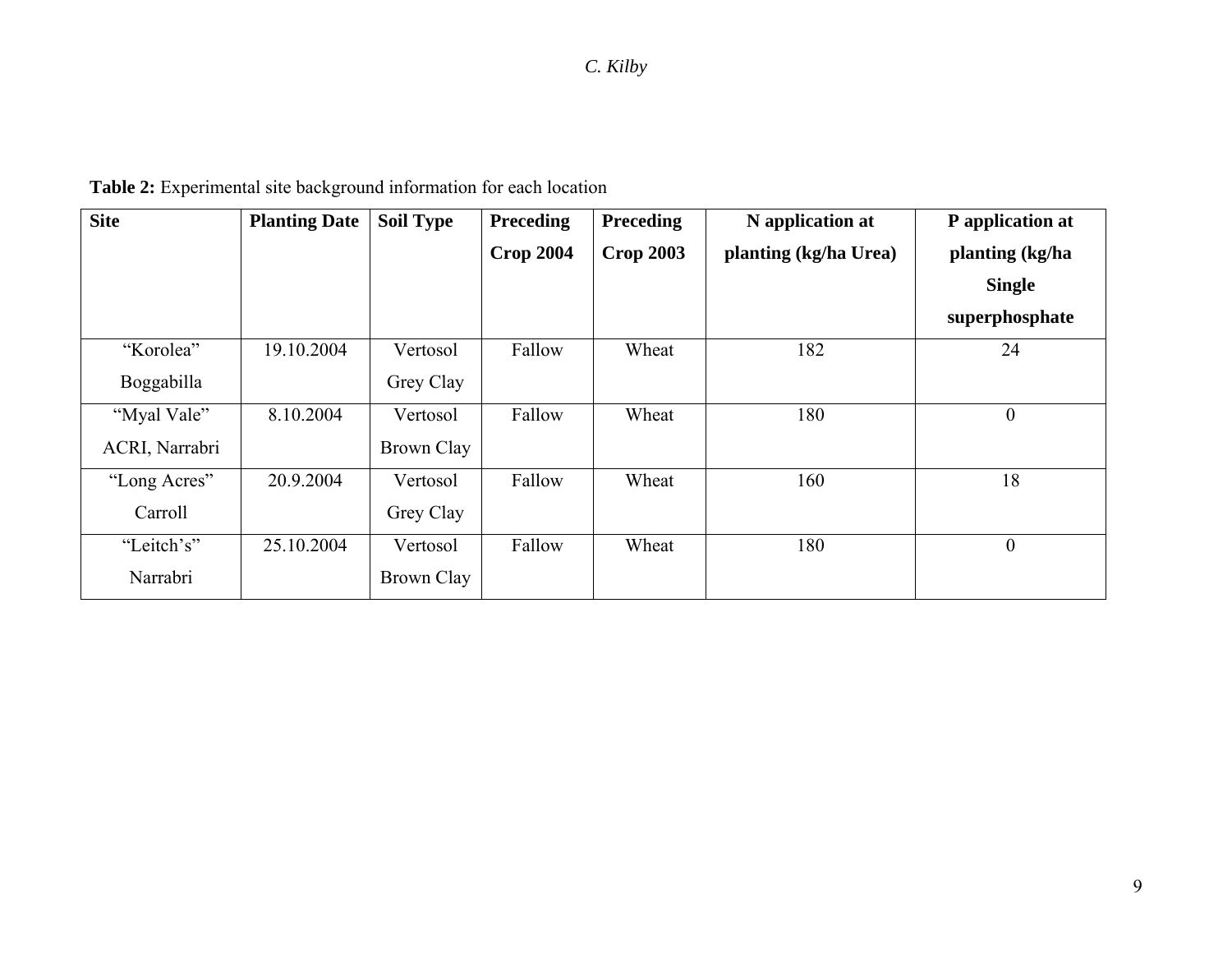<span id="page-11-0"></span>

Figure 1: An area at "Long Acres" affected by herbicide damage

On 8<sup>th</sup> December 2004, ACRI received 160mm of rainfall. The water however drained away quickly and did not pond on the experimental field site. On the same day, 79.8 mm were received at Boggabilla, and only 25 mm at Carroll, with 44 mm the following day. The water also drained away quickly at these sites and it was unlikely that the cotton suffered significantly from any waterlogging. No frosts occurred during the growing season (Appendix 1).

## *Data collection*

#### **Plant mapping**

Each site was visited a minimum of four times during January and February, 2005 and plant mapping was carried out (Figure 2). A series of measurements and counts were performed on the 1 m row of plants that were permanently marked throughout the season on each cultivar in each block of each location. The measurements performed were: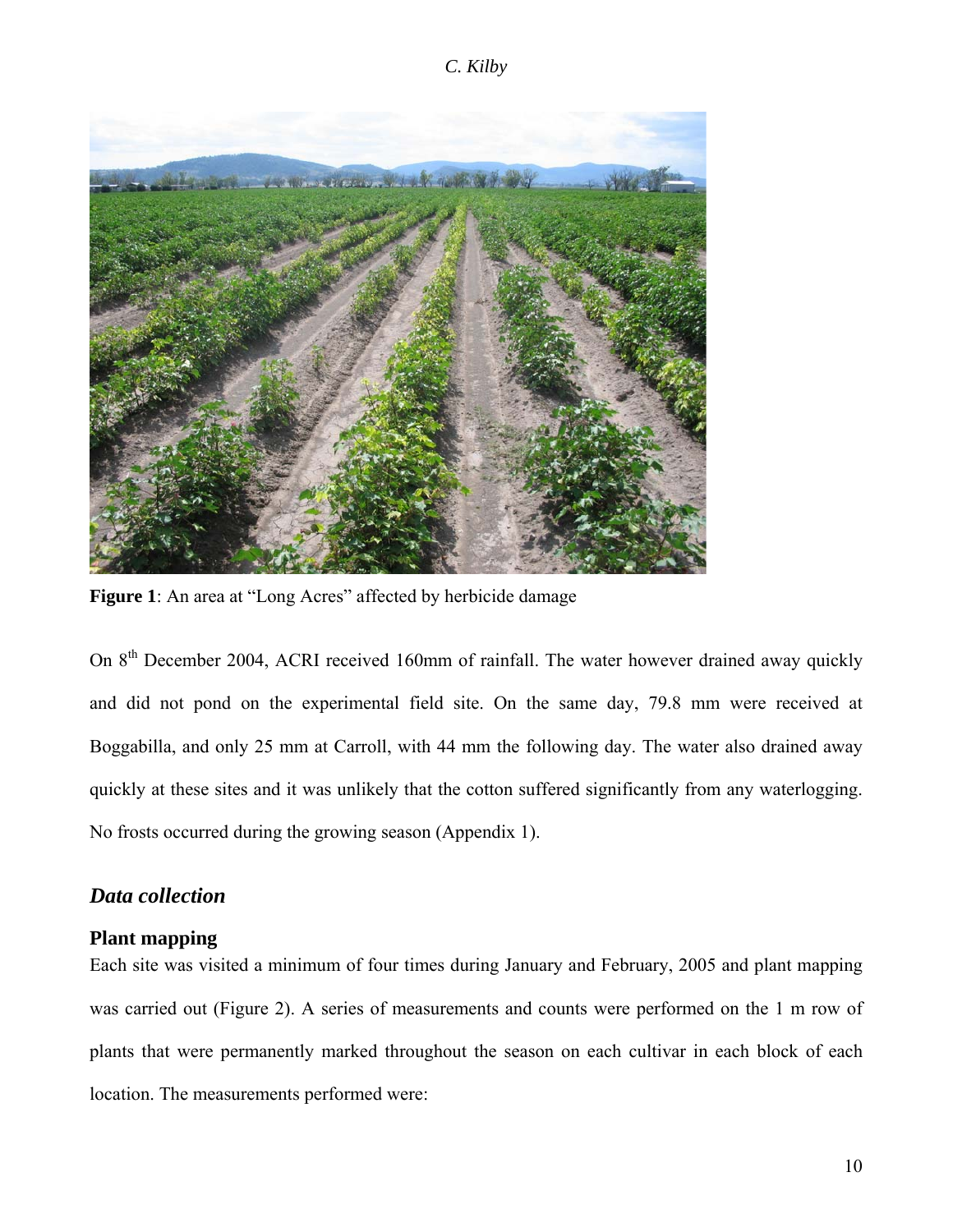- Plant height
- Total node number
- Total fruiting nodes
- Total vegetative nodes
- First position retention
- Total squares
- Total flowers
- $\bullet$  Total bolls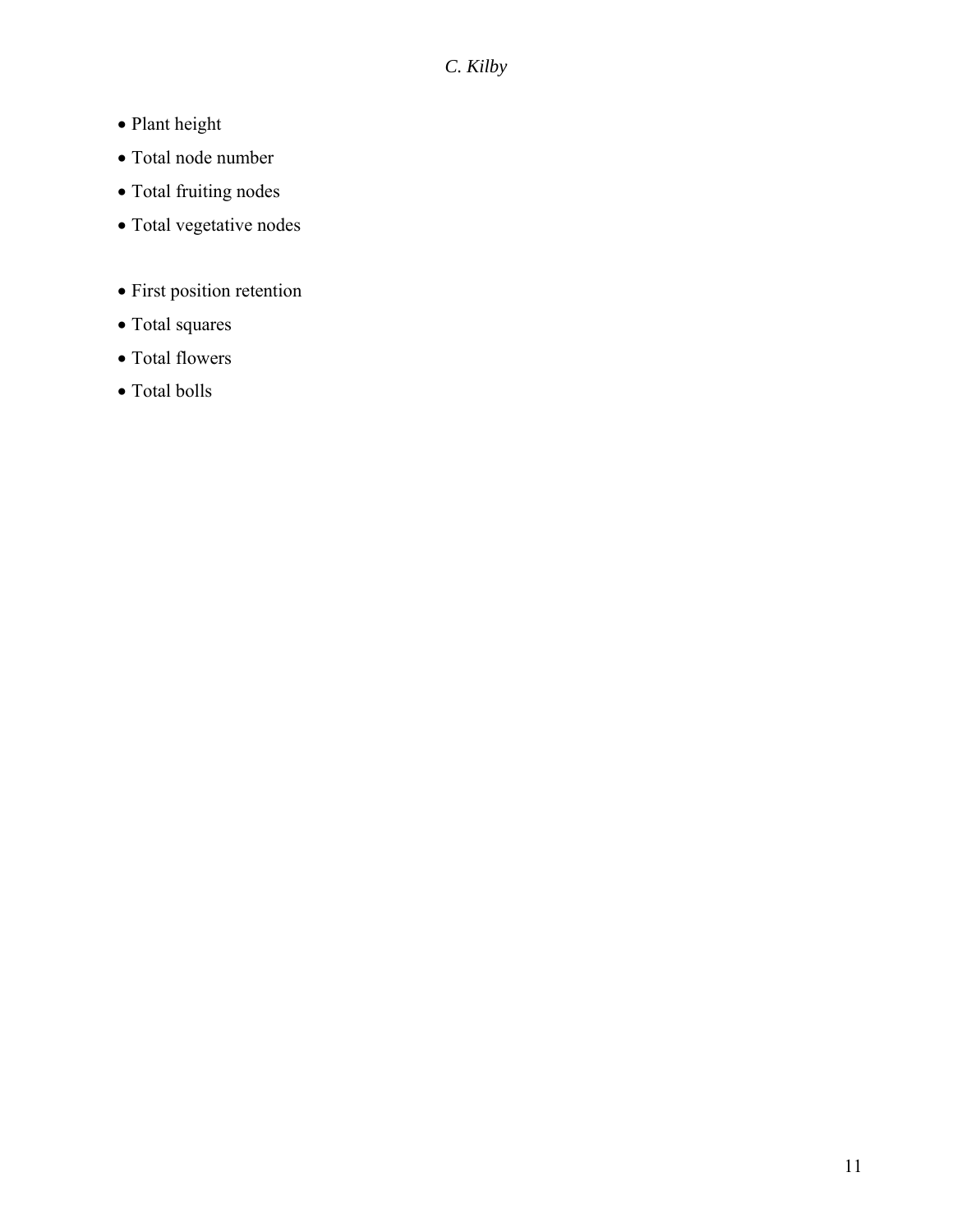

**Figure 2**: Plant mapping

Total nodes include nodes that have been aborted. Commonly the first 5-7 nodes are aborted and a scar is left that can be seen and felt. The coleoptile scars are not counted as nodes. Fruiting nodes are the fruiting branches that have the ability to produce fruit directly on that branch, whilst vegetative nodes commonly occur low on the plant where a vegetative branch will grow but will not produce fruit directly on that branch. However, fruiting nodes can grow off a vegetative branch and produce fruit (Figure 3). Vegetative nodes also commonly occur when the plant has been 'tipped out'. This is a term referring to when the plant has had the growing point removed by an insect or mechanical damage, thus losing the apical meristem and thus the plant loses apical dominance. The incidence of the plant being tipped out was also recorded. First position retention refers to fruits that have been retained on the first position of fruiting branches.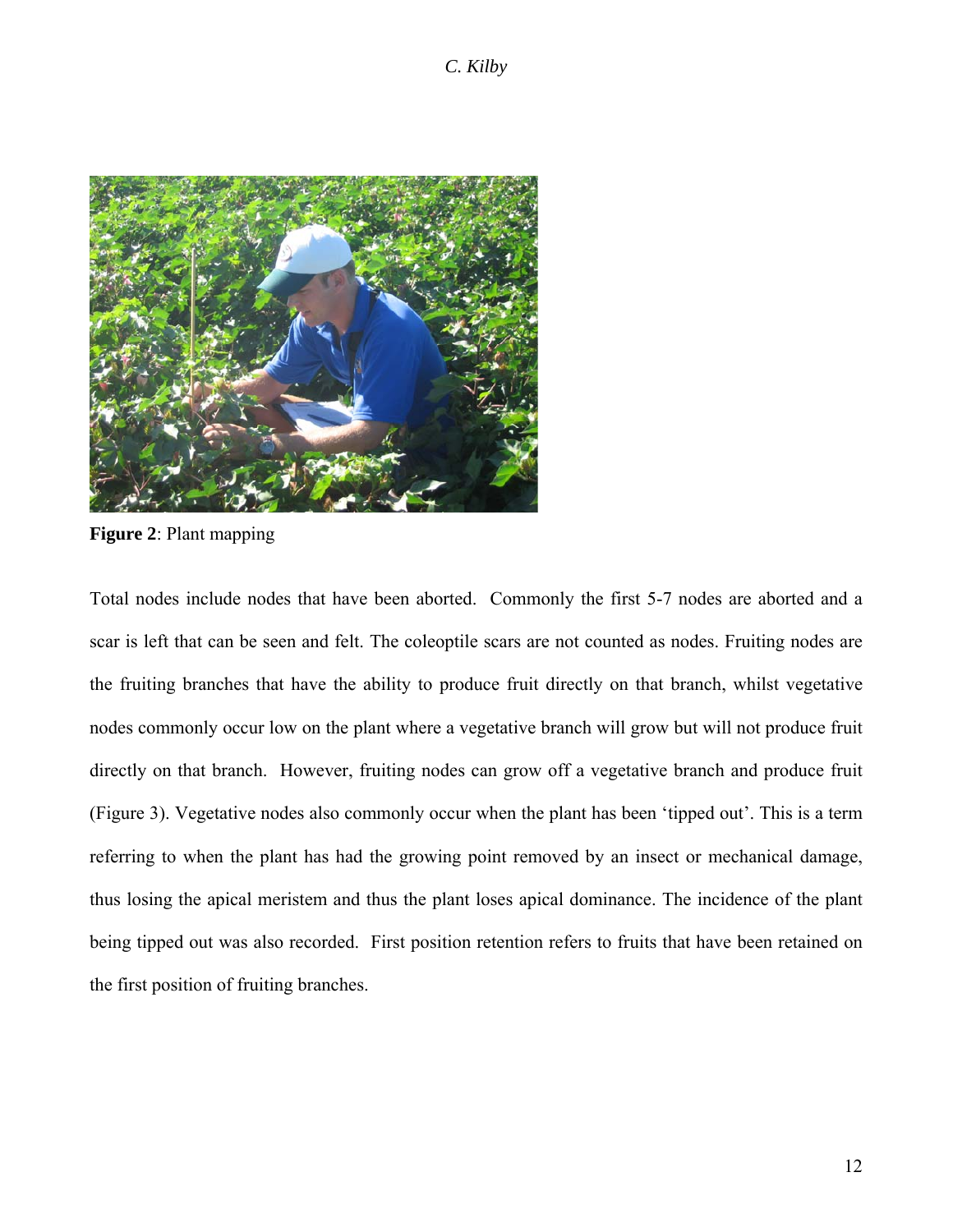

<span id="page-14-0"></span>

Figure 3: A schematic diagram of a cotton plant illustrating fruit abortion, fruiting branches, vegetative branches and fruiting forms.

## **Yield components**

The various yield components measurements were carried out at maturity when the plants were ready to be harvested. All counts and measurements were carried out on the same 1 m row of plants that were measured for plant mapping. Since cotton was all planted on 1 m row spacing, all values in units/m were equivalent to units/ $m^2$ .

The measurements taken were: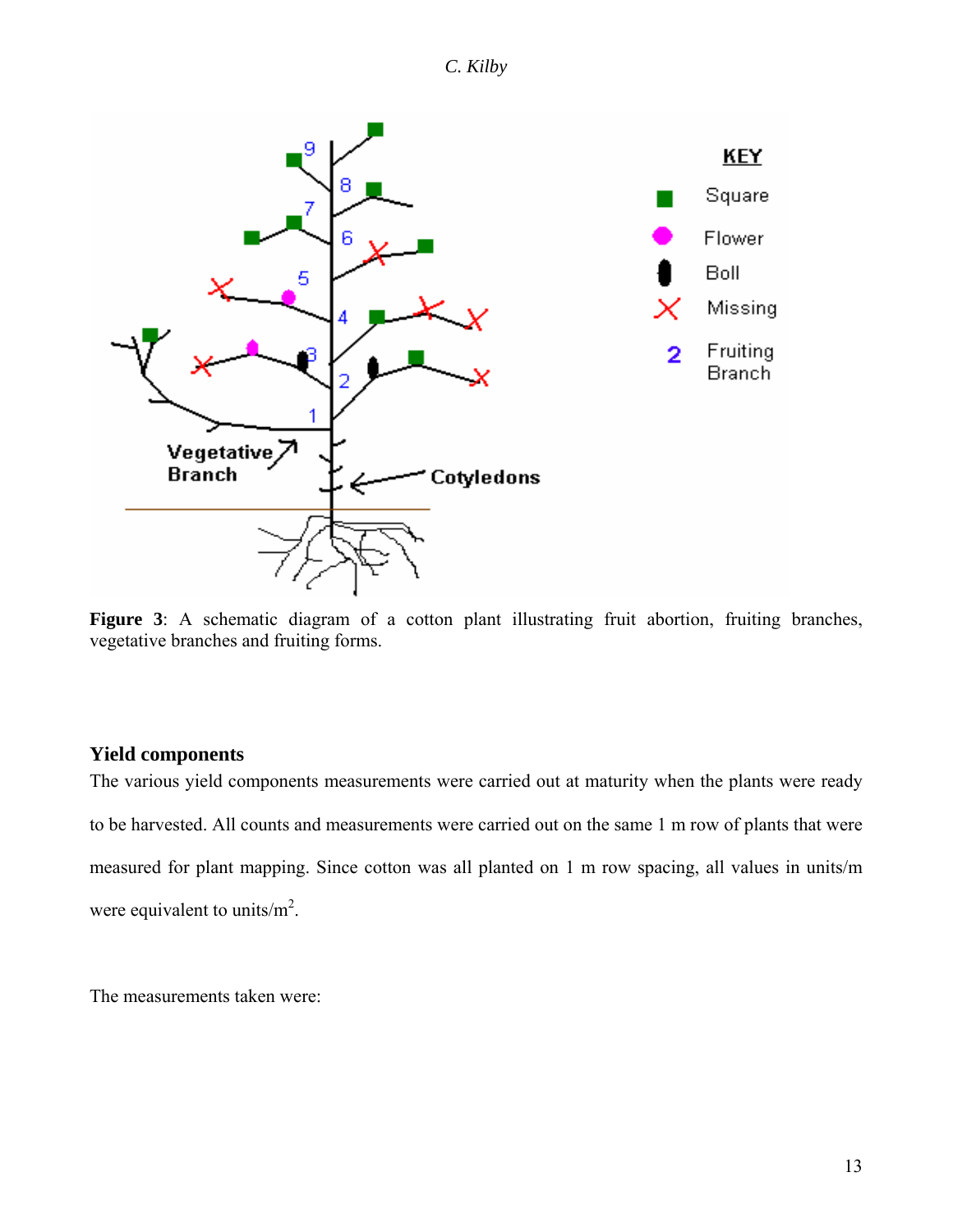- Boll number
- Green boll number
- Plant number (density)
- Fruiting sites
- Seed cotton weight (weight per boll of

lint plus seed (g))

- Turnout
- Seed weight (g)
- Weight/100 seeds (g)
- Handpicked lint kg/ha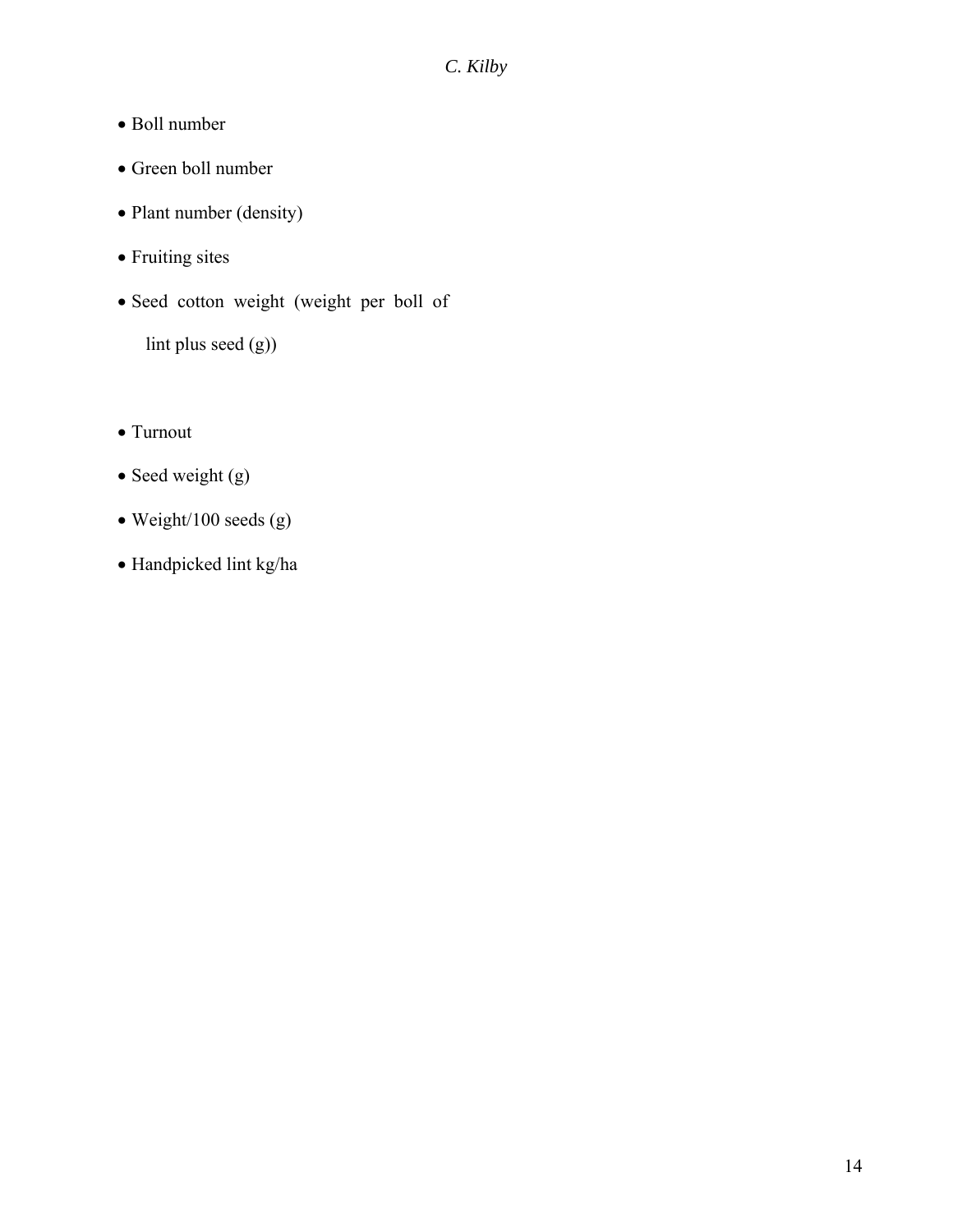### *C. Kilby*

Seed cotton weight is the average weight of seed with cotton fibres still attached whilst gin turnout refers to the ratio of cotton lint to cottonseed that together make up the seed cotton. To obtain turnout, the cotton was ginned in a small hand gin. The gin is used for experimental small scale work and operates to remove any trash in the sample as well as separate the lint from the seed.

The multiplicative yield component equation used for this study was modified from Worley's equation (Worley *et al.* 1974) as follows:

Yield = fruiting sites x boll retention **x** seeds/boll **x** lint/seed (Constable 2005, *pers. comm*.)

The original yield component, bolls/ $m^2$  was expanded to its components, fruiting sites x boll retention.

These measurements provide data that allows for further calculations of the yield components. The important yield components for yield determination are summarised in Table 3.

| <b>Yield Component</b> | <b>Calculation formula</b>                   |
|------------------------|----------------------------------------------|
| Retention %            | Total open bolls                             |
|                        | Total fruiting sites                         |
| Lint/boll              | Seed cotton weight (g) x (Turnout $/100$ )   |
|                        | Open bolls/m                                 |
| Seeds/boll             | Seed weight $(g)$                            |
|                        | Weight of 100 seeds (g) $/ 100$              |
|                        | Open bolls/m                                 |
|                        |                                              |
| Lint/seed              |                                              |
|                        | Seed cotton weight $(g)$ - Seed weight $(g)$ |
|                        | Seed Weight (g)                              |
|                        | Weight of 100 seeds $(g) / 100$              |

**Table 3. Formulas used to calculate yield components.**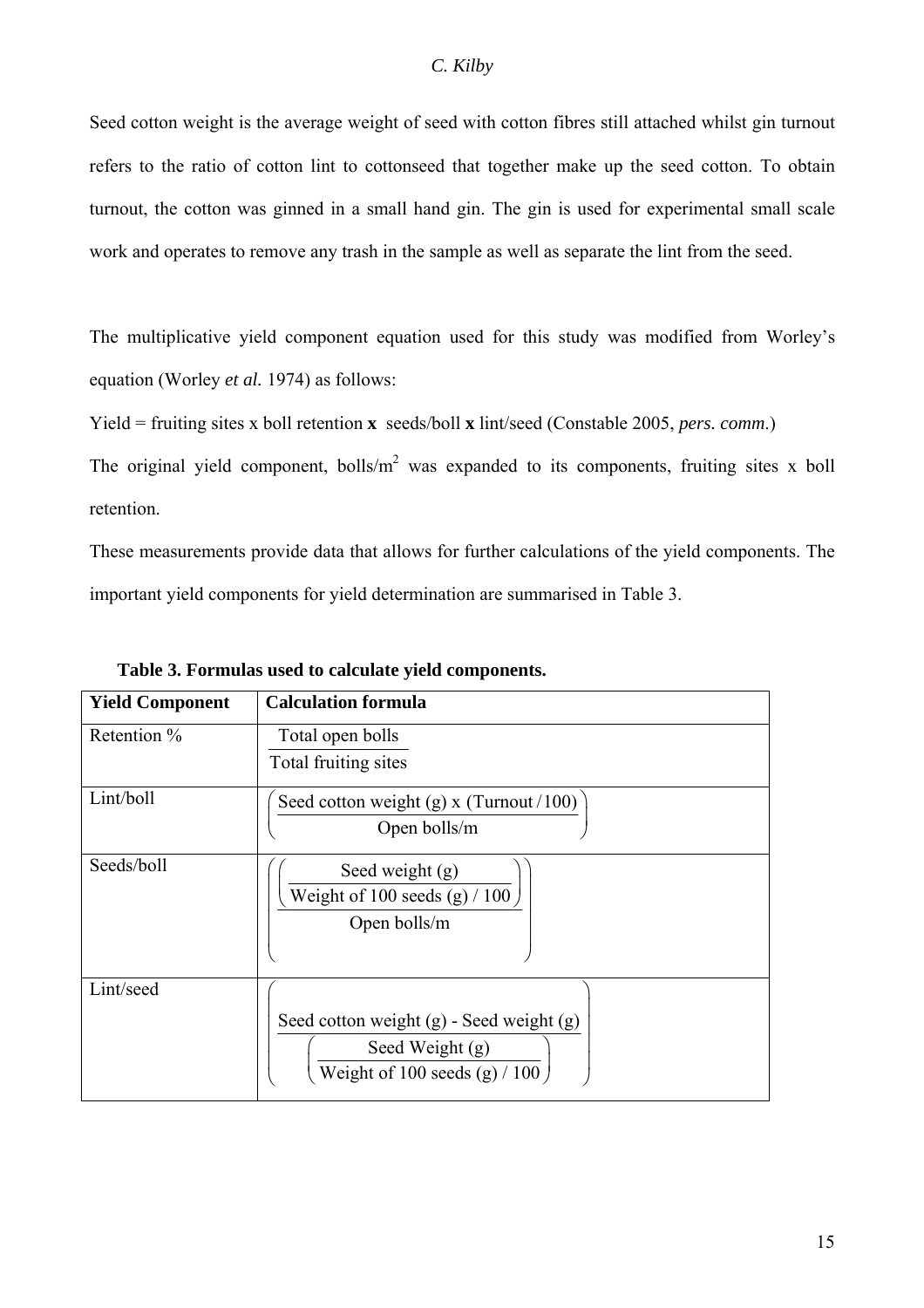## <span id="page-17-0"></span>*Fibre quality*

Fibre quality measurements were made on a random sample of lint for each cultivar at each site. The measurements were made using a HVI (High Volume Instrument), similar to the fibre quality machines as used in industry. The three key fibre quality parameters measured were length (inches), strength (g/tex) and micronaire.

The HVI measures length by extending fibres to the full length and recording value, and then stretches the fibres further under force until they break to test for strength, both are very important parameters for spinning as long and strong fibres break less often and produce a better quality cloth. Micronaire is a measure of specific surface area (surface area per unit mass) and therefore indicates a combination of the sample fineness and maturity. It is measured from the pressure difference obtained when air is passed through an accurately weighed plug of cotton fibres.

#### *Data analysis*

## *Plant mapping*

Plant mapping data was collected over a period of two months in January and February 2005. To calculate first position fruit retention, the proportion of fruiting forms (squares and flowers) at the first position of each fruiting branch that had been retained was recorded after all the plants had reached first flower, and the number of fruit retained divided by the total number of fruiting sites at the first position. Fruit number and first position retention were plotted against degree days from the sowing date using base temperature of 12 °C. The data was analysed using Genstat v8. Plant mapping data was analysed using a "repeated measurements" analysis of variance.

#### *Yield components*

The yield component data was recorded at physiological maturity, so all plants were at the same stage. Final yield and the various yield components were analysed by REML (Residual Maximum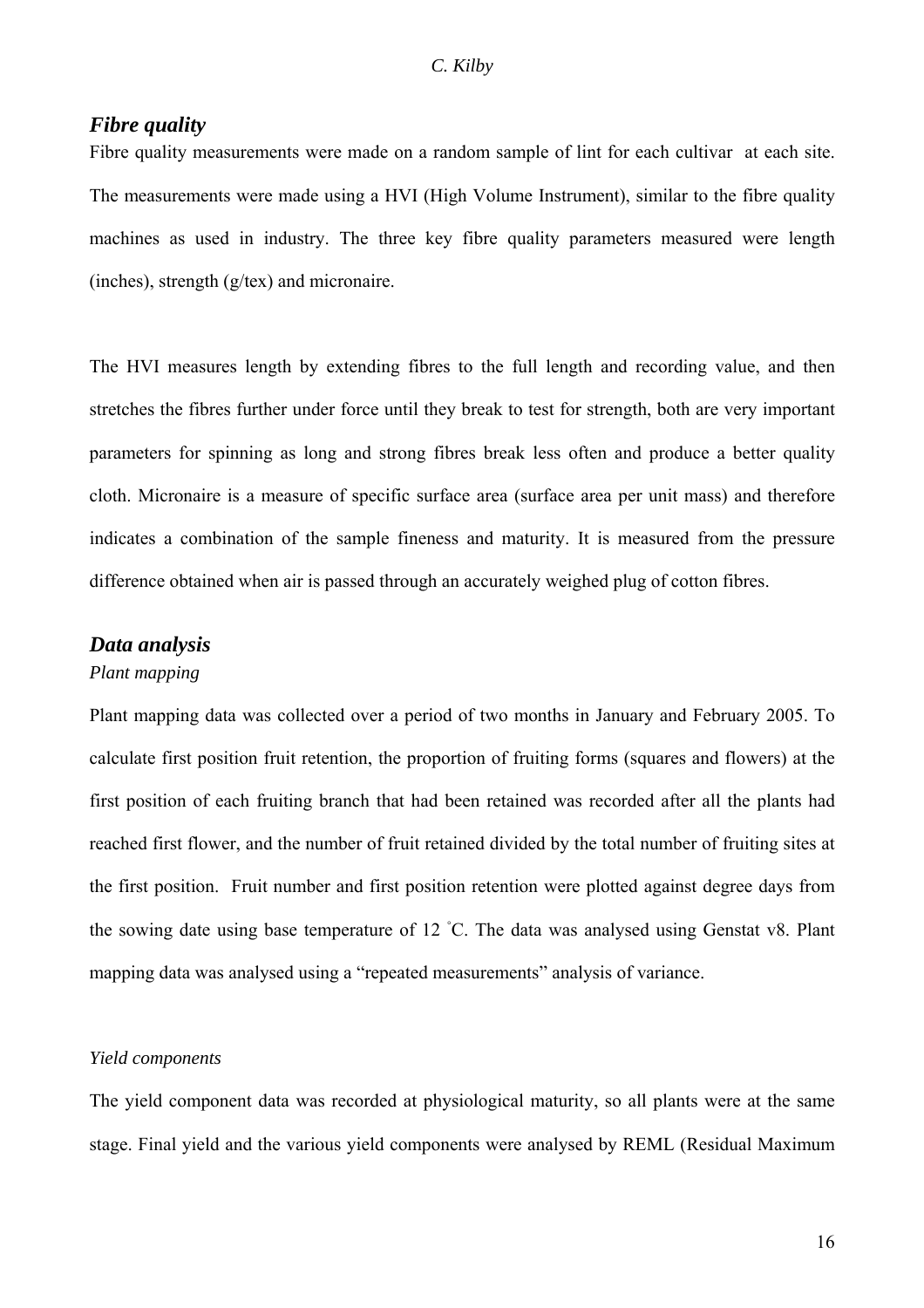<span id="page-18-0"></span>Likelihood) analysis. Boll retention at maturity and first position retention were analysed using binomial logistic regression and analysis of deviance.

#### *Relationship between yield components*

A linear regression analysis was performed using Genstat to test for relationships between various yield components.

#### *Stepwise regression analysis*

Since the yield model is multiplicative (Yield = bolls/m<sup>2</sup> x seeds/boll x lint/seed), the data were transformed to logarithms so that the regression model is additive,  $ln(Yield) = ln(bolls/m<sup>2</sup>) +$ ln(seeds/boll) + ln(lint/seed) (Worley *et al.* 1974). Stepwise regression and correlation analysis were performed to determine the covariances and correlations between the explanatory variates (O'Neill 2005, pers. comm.).

#### *Cotton quality and Pima cotton*

Data for both cotton quality and Pima cotton were subjected to analysis of variance.

# **Results**

### *Plant mapping*

During the summer growing season (January and February 2005), measurements on fruit (squares, flowers and bolls) development were taken on plants to determine genotype by environment effects.

Throughout the growing season, Sicot 71B set and retained more total fruit/ $m<sup>2</sup>$  than all other cultivars, except at Carroll (Fig. 4). At Carroll, Sicot 71B produced the highest total amount of fruit early in the season (Fig. 4c). However, cut-out or cessation of fruit production with shedding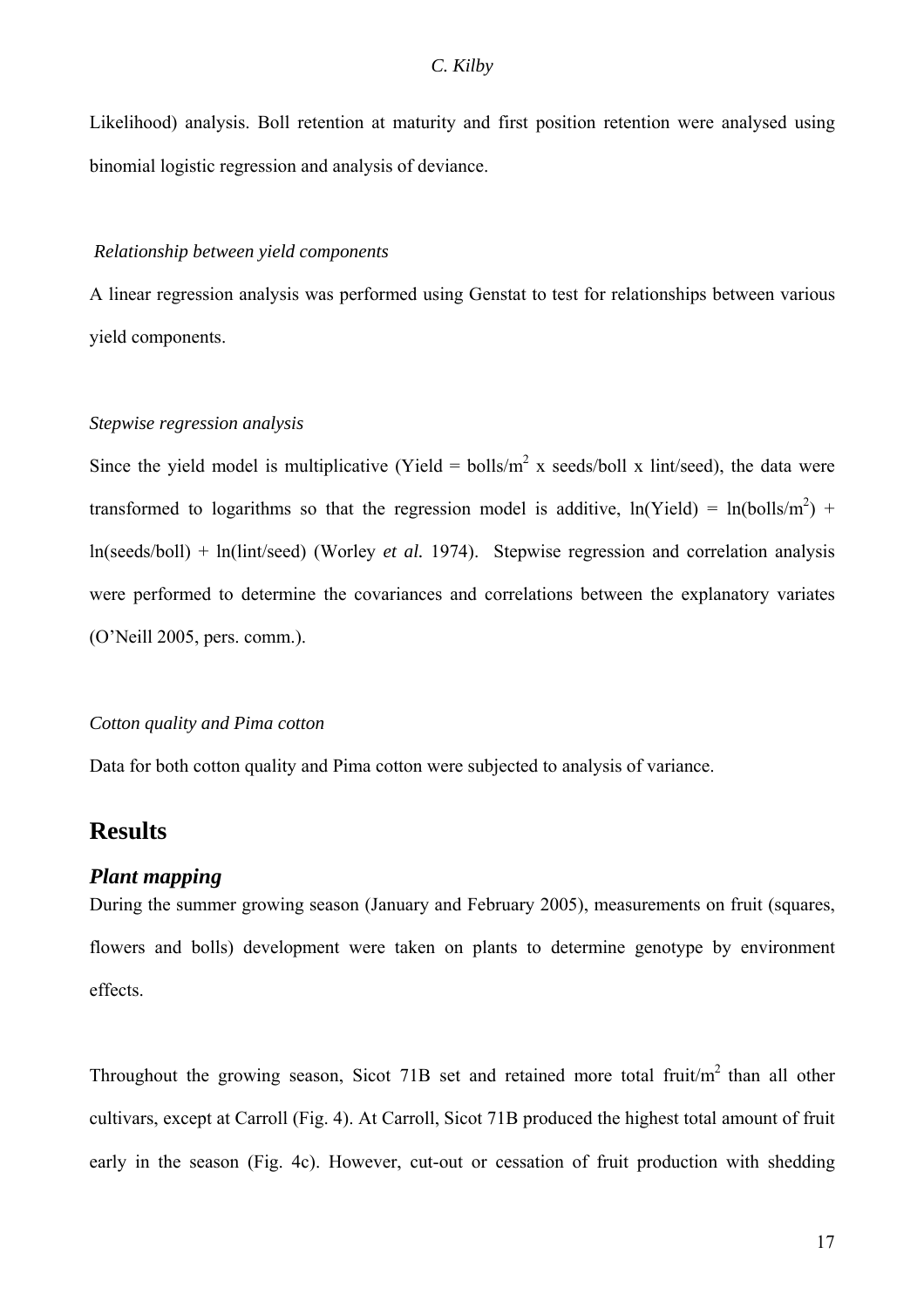occurred earlier than any other cultivar. Sicala 40 had the highest number of fruit/ $m<sup>2</sup>$  at the final time of plant mapping at Carroll.

At all three sites, there was little difference in the total fruit number/ $m<sup>2</sup>$  between the conventional cultivars apart from Sicala 40 at Carroll. There was also no trend of modern conventional cultivars producing more fruit than reference cultivars (Namcala and DP16). During the fruiting season, the two warmer locations (Boggabilla and ACRI) continued to produce more fruit in all cultivars. However at Carroll, all cultivars had reached 'cut-out' before plant mapping had concluded. This was despite having accumulated only 1378 day degrees at the last date of plant mapping whilst Boggabilla and ACRI had accumulated 1545 and 1544 day degrees respectively.

At all locations, Sicot 71B had the highest probability of first position retention (Fig. 5b and 5c) except at the end of the fruiting season in Boggabilla (Fig 5a). There were no consistent differences in the probability of first position retention among the conventional cultivars. Although the conventional cultivars at Carroll cut-out early (Fig 4c), the plants compensated for this by retaining more first position fruit later on in the season as they continued to grow taller (Fig. 5c).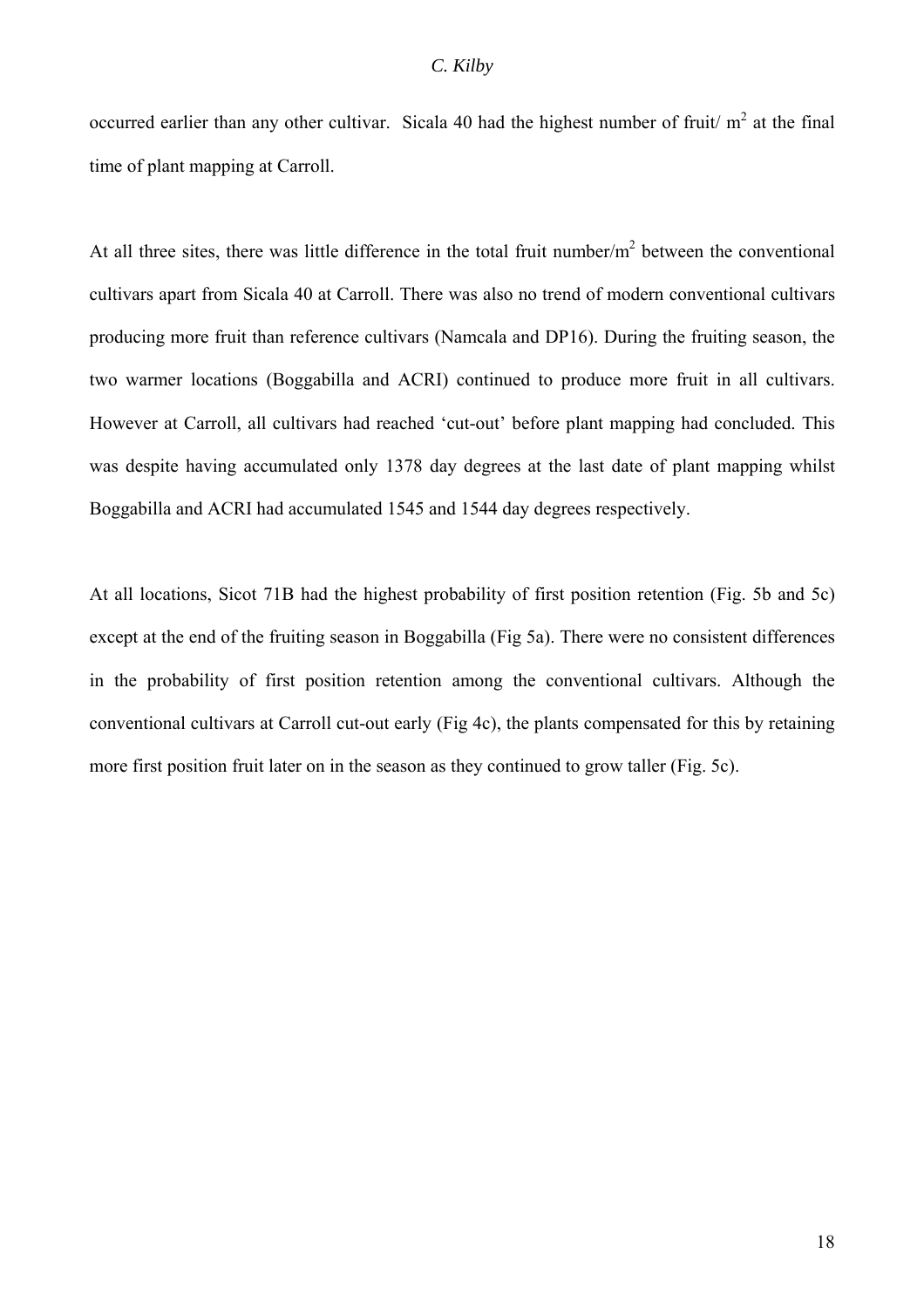*C. Kilby* 



**Fig. 4. Total mean fruit (squares, flowers and bolls) of 6 cotton cultivars (Namcala, DP16, Sicala 40, Sicot 189, Sicot 71 and Sicot 71B) through fruit development season at (a) Boggabilla (hot climate), (b) ACRI (medium climate and (c) Carroll (cool climate). The cultivar x location effect was significant at P=0.05 (l.s.d. 99.67).**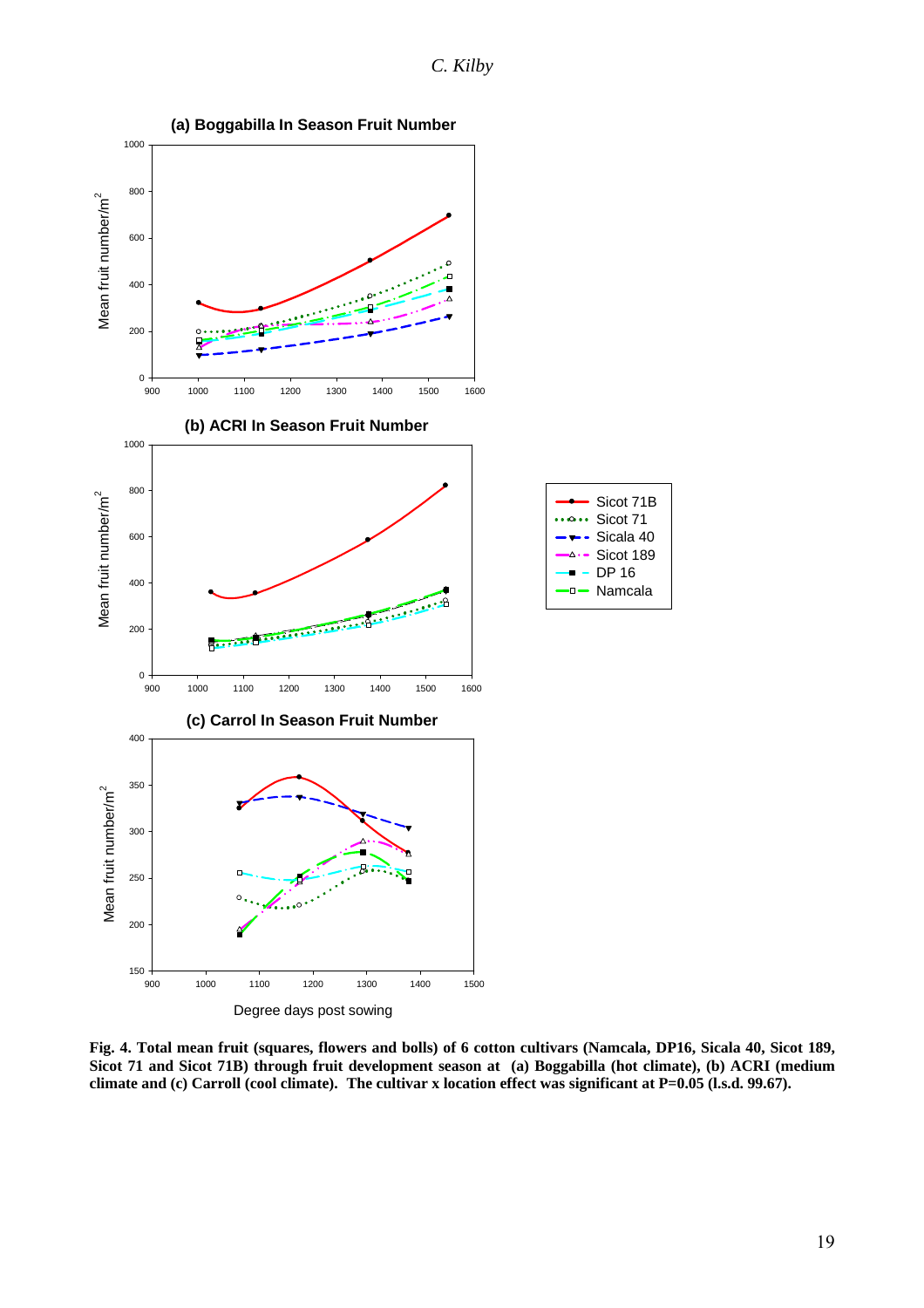*C. Kilby* 



**Fig. 5. Probability of first position fruit retention for 6 cotton cultivars (Namcala, DP16, Sicala 40, Sicot 189, Sicot 71 and Sicot 71B) through fruit (squares, flowers, bolls) development season at (a) Boggabilla (hot climate), (b) ACRI (medium climate and (c) Carroll (cool climate). Probabilities were analysed using binomial logistic regression.**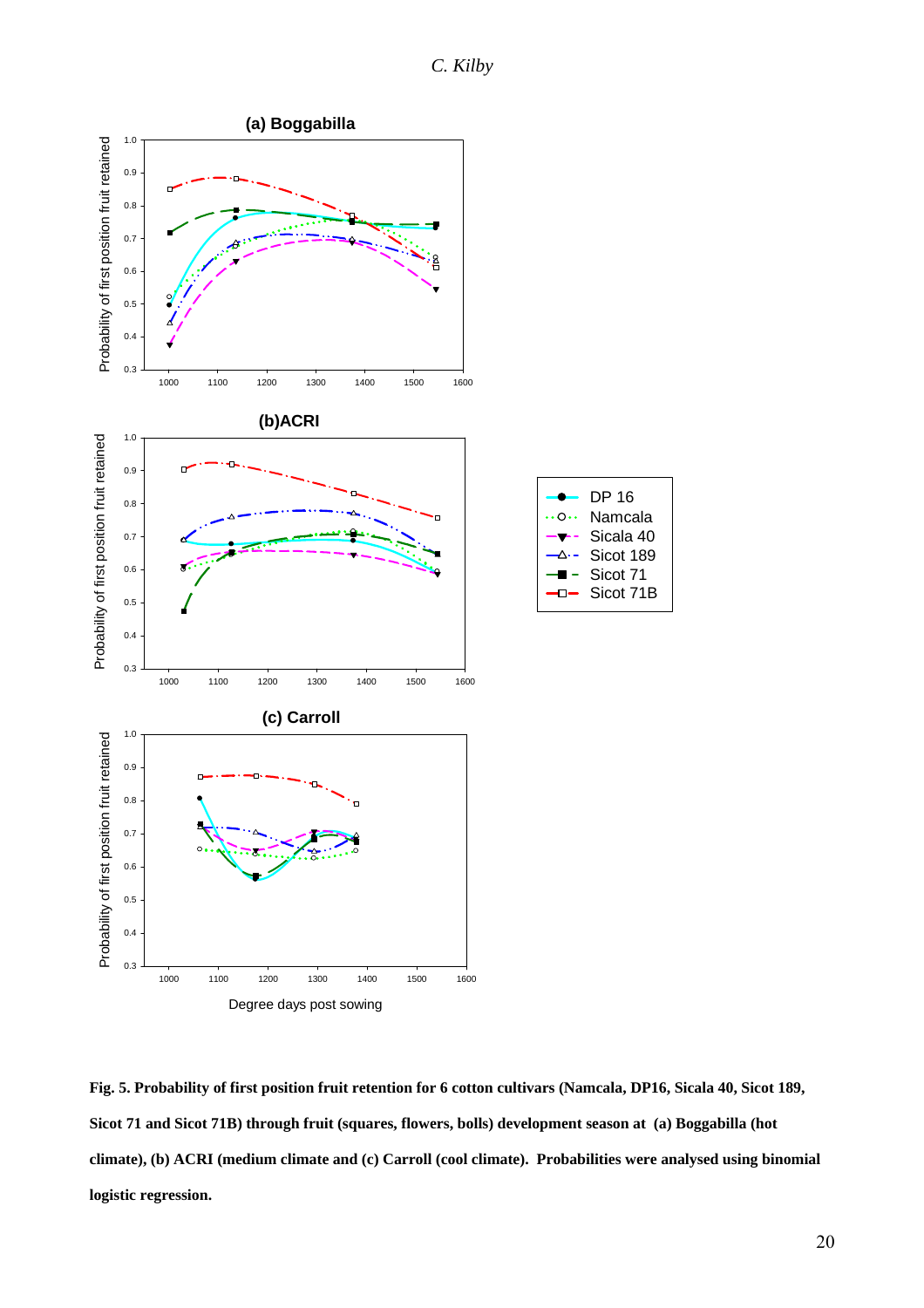### <span id="page-22-0"></span>*Yield components*

#### **Cultivar effects**

Upon maturity, the bolls were handpicked. Handpicked yields are generally higher than machine picked yields as less cotton is missed in the picking process. Australian cultivar lint yields have generally been increasing over time compared to the reference cultivars, DP 16 and Namcala (Fig. 6). There was a significant yield increase from the period of early 1970's to mid 1990's when both Sicot 189 and Sicala 40 were released. The most recent cultivars, Sicot 71 and 71B had similar yields to Sicala 40.



**Fig. 6. Mean handpicked lint yields at maturity for 6 cotton cultivars (Namcala, DP16, Sicala 40, Sicot 189, Sicot 71 and Sicot 71B) averaged across three locations (Boggabilla, ACRI and Carroll). Means with the same letter** are not significantly at  $P = 0.05$ . The l.s.d. values are at  $P = 0.05$ , using Fisher's protected l.s.d. tests for the **cultivar main effect.** 

Since the release of Namcala and DP 16, the number of bolls/ $m<sup>2</sup>$  at harvest has slightly increased with one current conventional cultivar, Sicala 40 having a higher ( $P<0.05$ ) bolls/m<sup>2</sup> than both reference cultivars (Table 4). The Bollgard II cultivar, Sicot 71B has produced more  $(P<0.05)$ bolls/ $m^2$  than all conventional cultivars used including Sicot 71.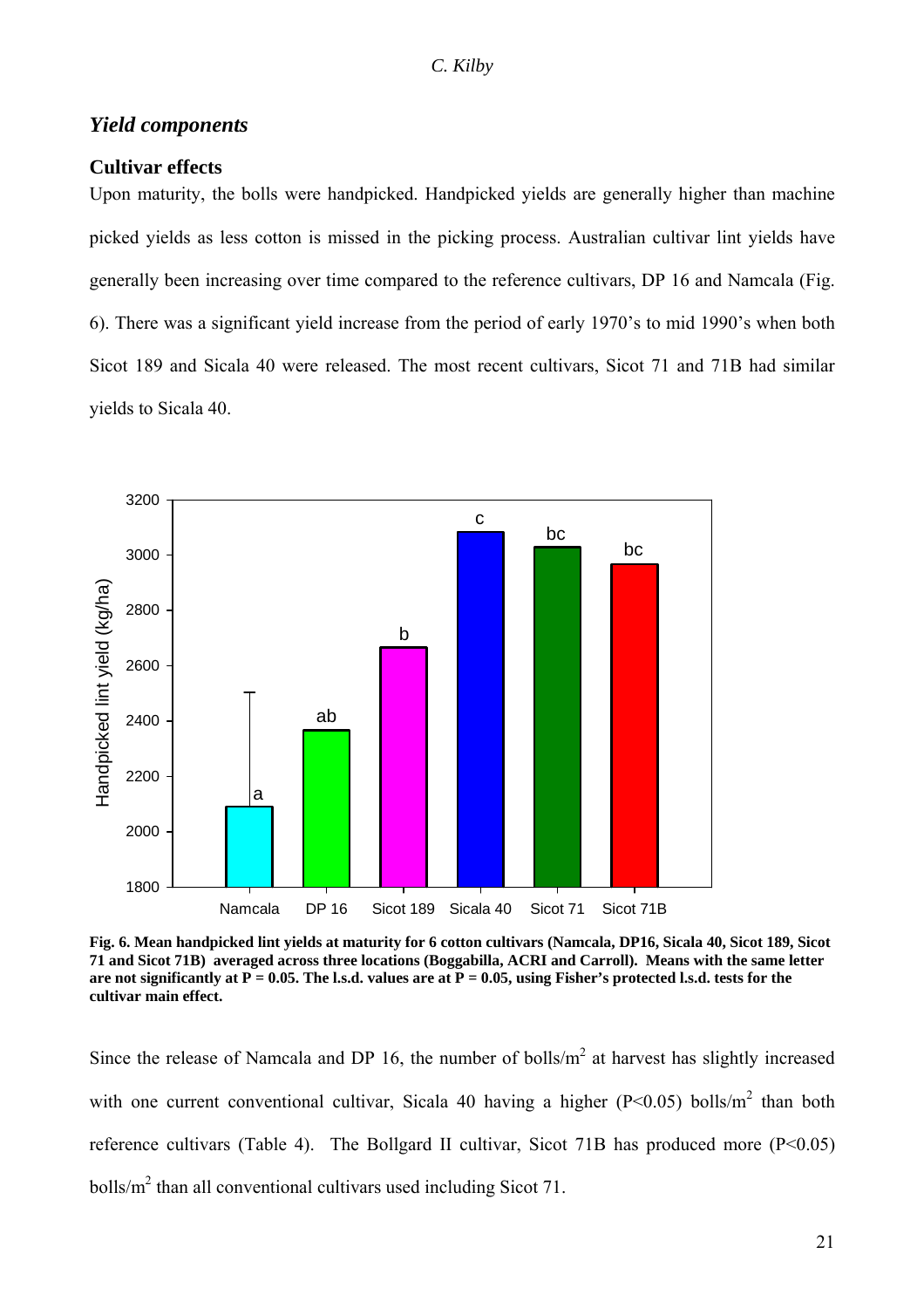Similarly, the amount of lint/boll (equivalent to boll size) has also been increasing since the release of DP 16 and Namcala (Table 4). Both cultivars released in the 1990s, Sicala 40 and Sicot 189 had higher lint/boll (P<0.05) than Namcala. The most recently released conventional cultivar, Sicot 71 had higher (P<0.05) lint/boll than all other previously released cultivars. The Bollgard II cultivar, Sicot 71B had significantly less ( $P < 0.05$ ) lint/boll than all of the other cultivars in this study possibly due to compensation resulting from its high boll load (bolls/ $m<sup>2</sup>$ ).

**Table 4. Mean open bolls/m<sup>2</sup> and lint/boll (g) at maturity for 6 cultivars (Namcala, DP16, Sicala 40, Sicot 189, Sicot 71 and Sicot 71B) averaged across three locations (Boggabilla, ACRI and Carroll). Means followed by**  the same letter within the column are not significantly at  $P = 0.05$ . The l.s.d. values are at  $P = 0.05$ , using Fisher's **protected l.s.d. tests for the cultivar main effect.**

| <b>Cultivar</b> | Open Bolls/m <sup>2</sup> | Lint/boll (g) |
|-----------------|---------------------------|---------------|
| DP 16           | 89.2ab                    | 2.71ab        |
| Namcala         | 81.9a                     | 2.69a         |
| Sicala 40       | 104.2c                    | 2.96b         |
| Sicot 189       | 93.9abc                   | 2.88b         |
| Sicot 71        | 94.8abc                   | 3.25c         |
| Sicot 71B       | 119.9d                    | 2.47a         |
| l.s.d.          | 12.9                      | 0.25          |
|                 |                           |               |

The boll load (bolls/m<sup>2</sup>) is related to the number of fruiting sites/m<sup>2</sup> and the probability of boll retention at these fruiting sites. There was no significant difference in the number of fruiting sites/ $m^2$ . The probability of bolls being retained at harvest has not changed over time for conventional cultivars (Fig. 7). The modern conventional cultivars have similar probabilities of retention to DP16. Namcala had a lower (P<0.05) probability of retention than all conventional cultivars tested. Sicot 71B had a higher (P<0.05) probability of retention than all conventional cultivars used in this study.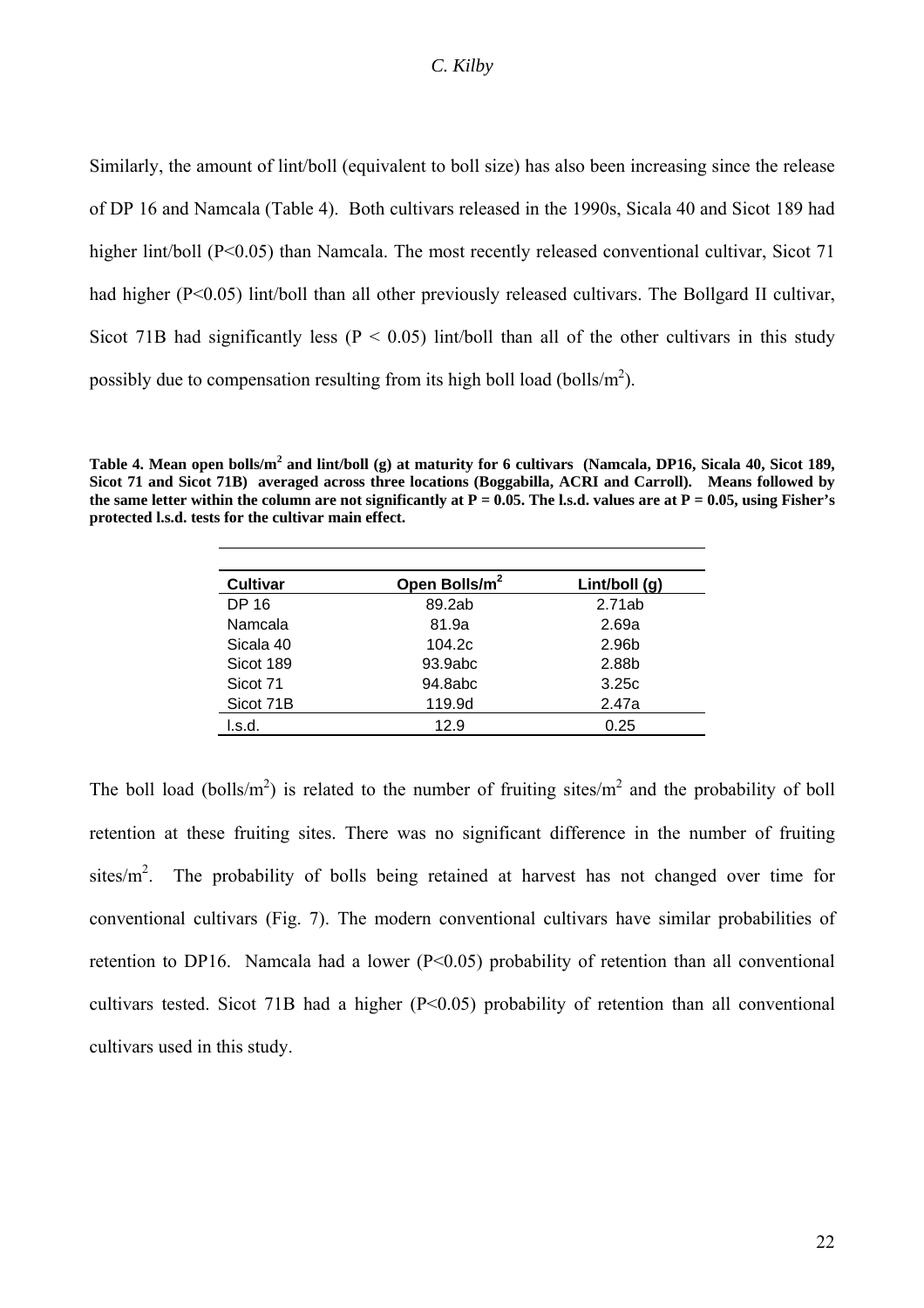

**Fig. 7. Probability of bolls being retained at harvest for 6 cultivars (Namcala, DP16, Sicala 40, Sicot 189, Sicot 71 and Sicot 71B) averaged across three locations (Boggabilla, ACRI and Carroll). Probabilities denoted by the same letter are not significantly different at P = 0.05 using analysis of deviance in binomial logistic regression** 

Lint/boll or boll size, can be broken down into its components, seeds/boll and lint/seed. There was no consistent trend in seeds/boll over time. Sicot 71B had the lowest (P<0.05) number of seeds/boll (Fig. 8a), possibly due to compensation from its high retention rate (Fig. 7).

The increase in boll size (lint/boll) was mainly due to the increase in lint/seed (Fig. 8b). The modern cultivars, Sicala 40 and Sicot 71 had an approximately 16% increase in lint/seed compared to the reference cultivars. Whilst the amount of lint/seed for Sicot 71B was higher (P<0.05) than DP 16, Namcala and Sicot 189, it was lower (P<0.05) than both Sicot 71 and Sicala 40.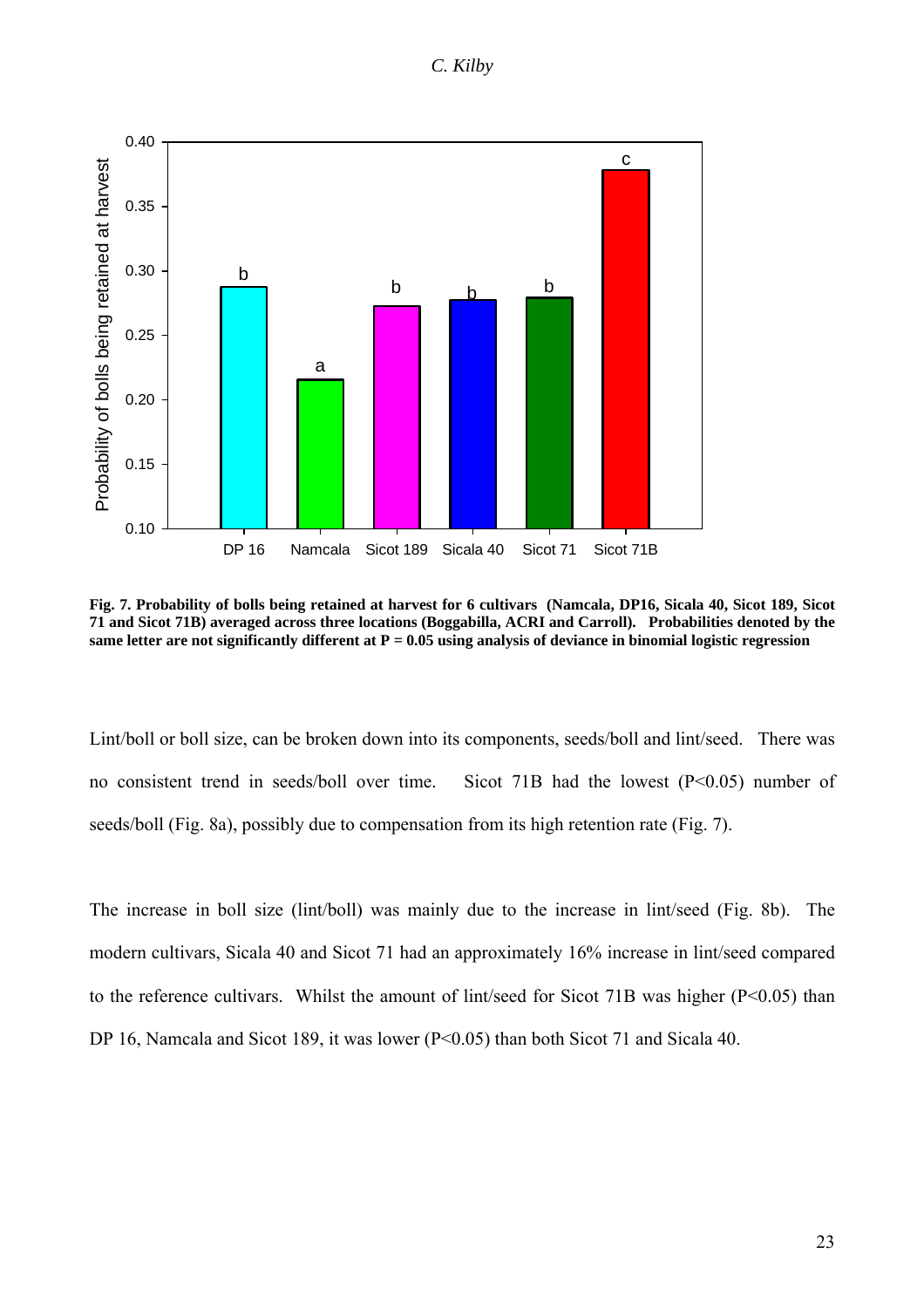*C. Kilby* 



**Fig. 8. Mean (a) number of seeds/boll and (b) lint/seed for 6 cultivars (Namcala, DP16, Sicala 40, Sicot 189, Sicot 71 and Sicot 71B) averaged across three locations (Boggabilla, ACRI and Carroll). Means with the same letter** are not significantly at  $P = 0.05$ . The l.s.d. values are at  $P = 0.05$ , using Fisher's protected l.s.d. tests for the **cultivar main effect.**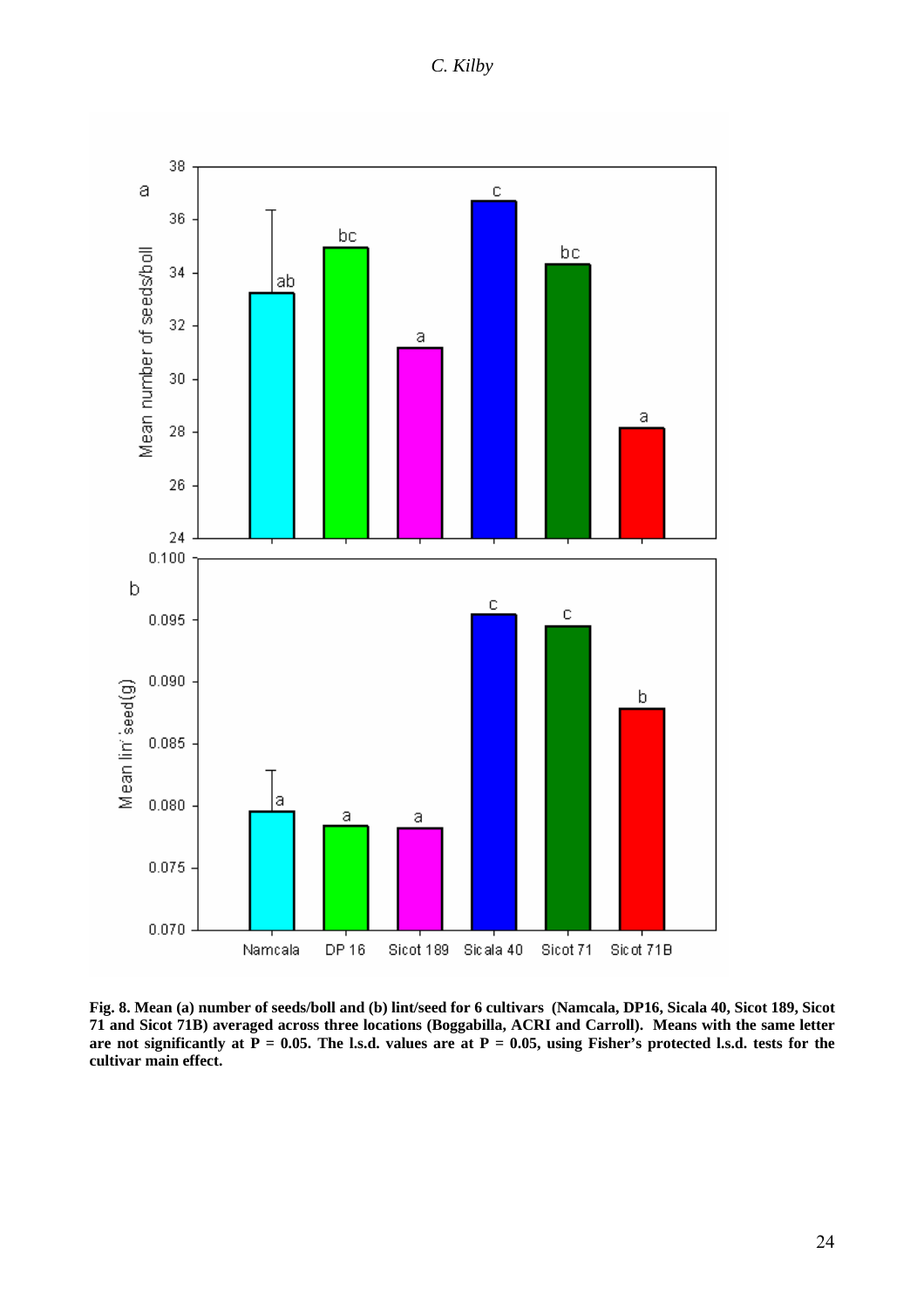## <span id="page-26-0"></span>**Location (environmental) effects**

Location had no impact upon overall lint yields  $(P = 0.281)$ . Carroll (the cooler location) had a greater ( $P < 0.05$ ) number of fruiting sites/m<sup>2</sup> and lint/boll but lower ( $P < 0.05$ ) boll retention (Table 5). ACRI and Boggabilla (both warmer locations) had higher bolls/ $m<sup>2</sup>$  due to higher boll retention, but the boll sizes (lint/boll) were smaller possibly due to yield compensation.

**Table 5. Mean fruting sites/m<sup>2</sup> , bolls/m2 , lint/boll (g), seeds/boll and lint/seed (g) at maturity for 3 locations (Boggabilla, ACRI and Carroll) averaged across six cultivars (Namcala, DP16, Sicala 40, Sicot 189, Sicot 71 and**  Sicot 71B). Means followed by the same letter within the column are not significantly at  $P = 0.05$ . The l.s.d. **values are at P = 0.05, using Fisher's protected l.s.d. tests for the cultivar main effect. Probability of retention was analysed by binomial logistic regression and analysis of deviance.**

| Location    | Sites/m <sup>2</sup> | <b>Retention</b>  | Bolls/ $m^2$ | Lint/boll $(q)$   | Seeds/boll | Lint/seed (g)      |  |
|-------------|----------------------|-------------------|--------------|-------------------|------------|--------------------|--|
| Boggabilla  | 316a                 | 0.34b             | 98ab         | 2.67a             | 29a        | 0.092 <sub>b</sub> |  |
| <b>ACRI</b> | 294a                 | 0.36 <sub>b</sub> | 102.8b       | 2.61a             | 31.36b     | 0.083a             |  |
| Carroll     | 414b                 | 0.24a             | 91.2a        | 3.17 <sub>b</sub> | 38.89c     | 0.082a             |  |
| l.s.d.      | 57.6                 |                   | 9.13         | 0.18              | 2.23       | 0.0023             |  |

## **Correlation and covariances of yield components**

The correlation between ln(yield) and ln(bolls/m<sup>2</sup>) was 0.62 while the correlation between ln(yield) and ln(seeds/boll) was 0.54, and the correlation between ln(yield) and ln(lint/seed) was 0.54. Hence, the variate with the highest  $R^2$  was ln(bolls/m<sup>2</sup>), as it contributes most to ln(yield) (Table 6b).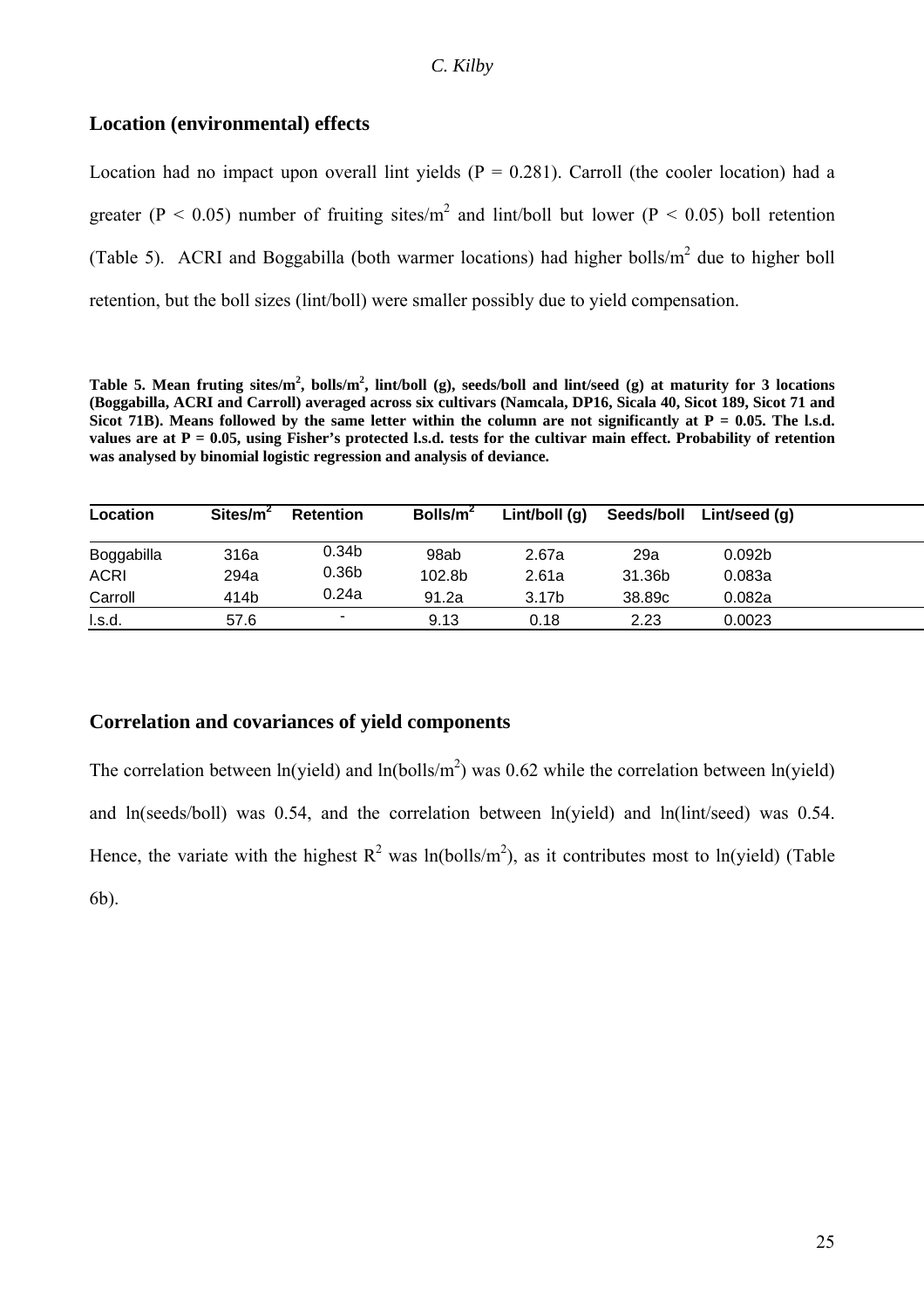#### *C. Kilby*

| (a) Covariances  | ln(bolls/sqm) | ln(seeds/boll) | ln(lint/seed) | ln(yield) |
|------------------|---------------|----------------|---------------|-----------|
| ln(bolls/sqm)    | 0.820         |                |               |           |
| ln(seeds/boll)   | 0.132         | 0.620          |               |           |
| ln(lint/seed)    | $-0.081$      | $-0.098$       | 1.022         |           |
| ln(yield)        | 0.870         | 0.654          | 0.843         | 2.367     |
|                  |               |                |               |           |
| (b) Correlations | ln(bolls/sqm) | ln(seeds/boll) | ln(lint/seed) | ln(yield) |
| ln(bolls/sqm)    | 1.0000        |                |               |           |
| ln(seeds/boll)   | 0.1851        | 1.0000         |               |           |

*ln(lint/seed)* -0.0889 -0.1233 1.0000

<span id="page-27-0"></span>**Table 6. (a) Covariances and (b) correlations between log-transformed yield components (bolls/sqm), seeds/boll and lint/seed (g) (O'Neil 2005 pers. comm.)** 

When the ln(lint/seed) variable was constant, the partial correlation between  $ln(bolls/m<sup>2</sup>)$  and ln(seeds/boll) was 0.176 (Table 7). When ln(seeds/boll) was constant, the partial correlation between  $ln(bolls/m<sup>2</sup>)$  and  $ln(lint/seed)$  was -0.068. When  $ln(bolls/m<sup>2</sup>)$  was constant, the partial correlations between ln(seeds/boll) and ln(lint/seed) was -0.109.

*ln(yield)* 0.6248 0.5398 0.5417 1.0000

| Table 7. Partial correlation coefficients between each pair of variables, adjusting for all other variables in the |  |  |  |
|--------------------------------------------------------------------------------------------------------------------|--|--|--|
| matrix for log-transformed yield components, bolls/sqm, seeds/boll and lint/seed (g) (O'Neill 2005, pers. comm.).  |  |  |  |

| Ln(bolls/sqm)  |               |                              |       |           |  |  |
|----------------|---------------|------------------------------|-------|-----------|--|--|
| Ln(seeds/boll) | 0.176         |                              |       |           |  |  |
| Ln(lint/seed)  | $-0.068$      | $-0.109$                     |       |           |  |  |
| Ln(yield)      | 0.000         | 0.000                        | 0.000 |           |  |  |
|                | Ln(bolls/sam) | Ln(seeds/boll) Ln(lint/seed) |       | Ln(yield) |  |  |

## **Relationship between yield components**

There was a negative relationship between fruiting sites and the boll retention rate and between seeds/boll and boll retention rate. As the number of fruiting sites/ $m<sup>2</sup>$  increased, the probability of boll retention decreased ( $R^2 = 0.66$ ,  $P < 0.001$ , Fig. 9). As retention rates increased, the number of seeds per boll decreased ( $R^2 = 0.31$ ,  $P < 0.001$ , Fig. 10). See Appendix 2 for other regression.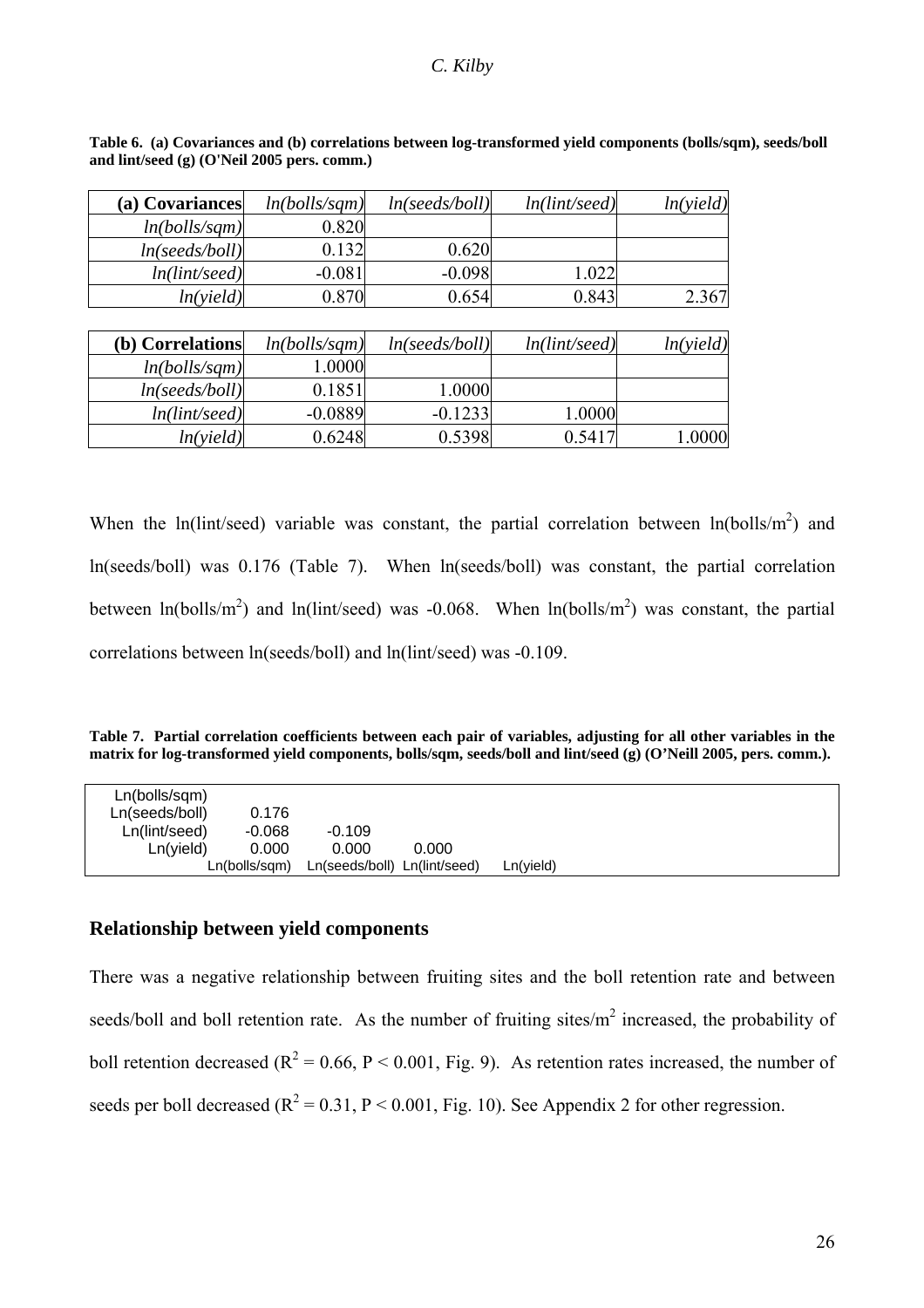*C. Kilby* 

<span id="page-28-0"></span>![](_page_28_Figure_1.jpeg)

Figure 9. Effect of the probability of bolls retained on thenumber of fruiting sites/m<sup>2</sup> for 6 cultivars (Namcala, **DP16, Sicala 40, Sicot 189, Sicot 71 and Sicot 71B) in three locations (Boggabilla, ACRI and Carroll).** 

![](_page_28_Figure_3.jpeg)

**Figure 10. Effect of probability of retention on mean number of seeds/boll for 6 cultivars (Namcala, DP16, Sicala 40, Sicot 189, Sicot 71 and Sicot 71B) in three locations (Boggabilla, ACRI and Carroll).** 

# *Quality*

### **Location (Environmental) Effects**

The longest average fibres came from the cooler environment of Carroll, whilst the same environment had fibre with the lowest strength (Table 8). The strongest fibres were formed at the ACRI and Boggabilla site. The micronaire was the highest at ACRI.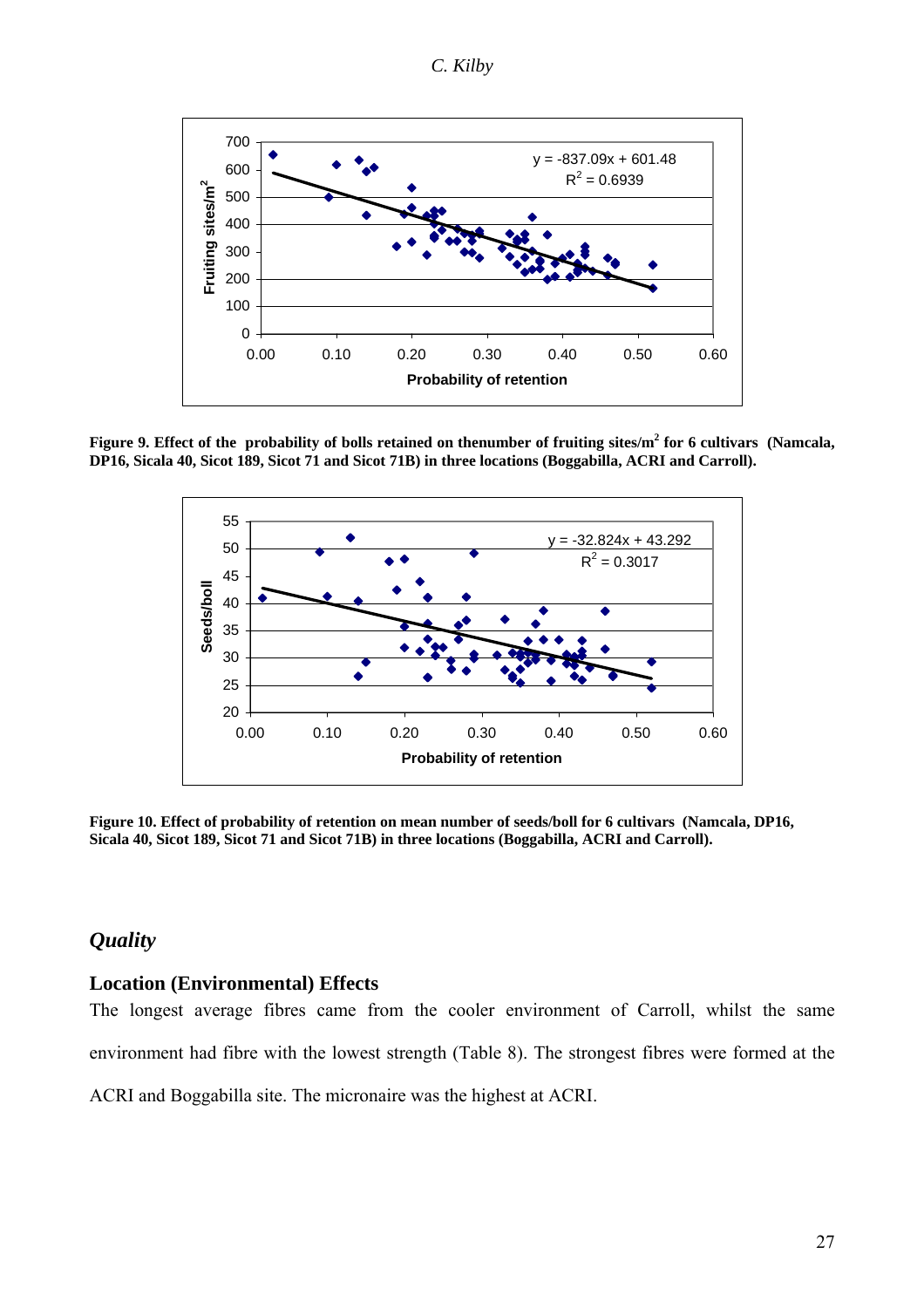| Table 8. Mean fibre length (inches), strength (g/tex) and micronaire for 3 locations (Boggabilla, ACRI and                |
|---------------------------------------------------------------------------------------------------------------------------|
| Carroll) averaged across 6 cultivars (Namcala, DP16, Sicala 40, Sicot 189, Sicot 71 and Sicot 71B) Means                  |
| followed by the same letter within the column are not significantly at $P = 0.05$ . The l.s.d. values are at $P = 0.05$ , |
| using Fisher's protected l.s.d. tests for the location main effect.                                                       |

| Length (inches) | Strength (g/tex) | <b>Micronaire</b> |
|-----------------|------------------|-------------------|
| 1.16b           | 30.16a           | 4.21a             |
| 1.14a           | 30.81a           | 4.57b             |
| 1.18c           | 29.82b           | 4.22a             |
| 0.016           | 0.74             | 0.28              |
|                 |                  |                   |

Staple lengths of Sicot 189 and Sicot 71B were higher than the DP16 and Namcala (Fig. 11a). There was a slight trend showing a decrease in staple strength in the modern conventional cultivars compared to Namcala (11b), although all cultivars (except Sicot 71B) had a higher (P<0.05) staple strength than DP16.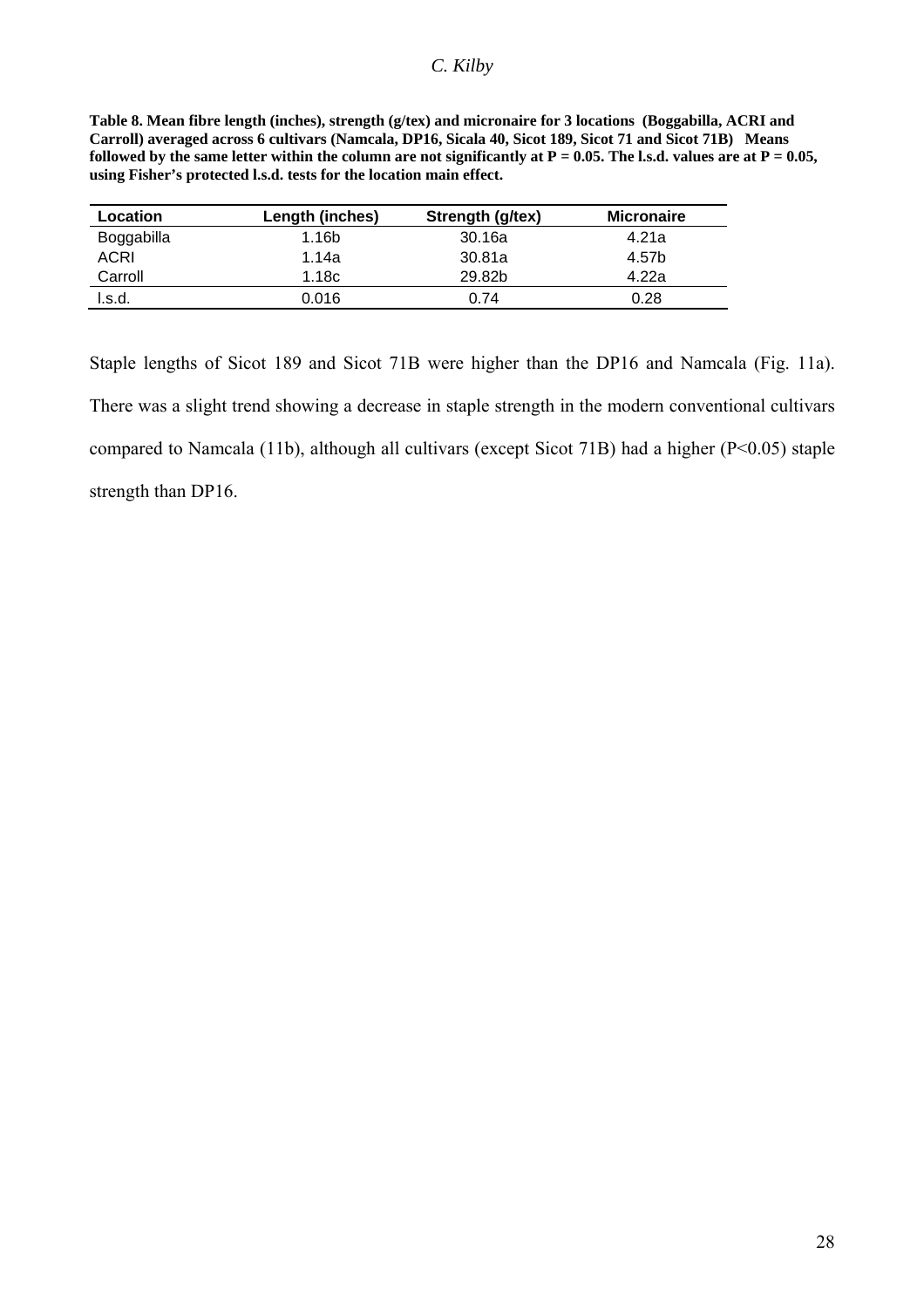![](_page_30_Figure_0.jpeg)

![](_page_30_Figure_1.jpeg)

**Fig. 11. Mean fibre staple (a) length and (b) strength for 6 cultivars (Namcala, DP16, Sicala 40, Sicot 189, Sicot 71 and Sicot 71B) averaged across three locations (Boggabilla, ACRI and Carroll). Means with the same letter** are not significantly at  $\overline{P} = 0.05$ . The l.s.d. values are at  $P = 0.05$ , using Fisher's protected l.s.d. tests for the **cultivar main effect.**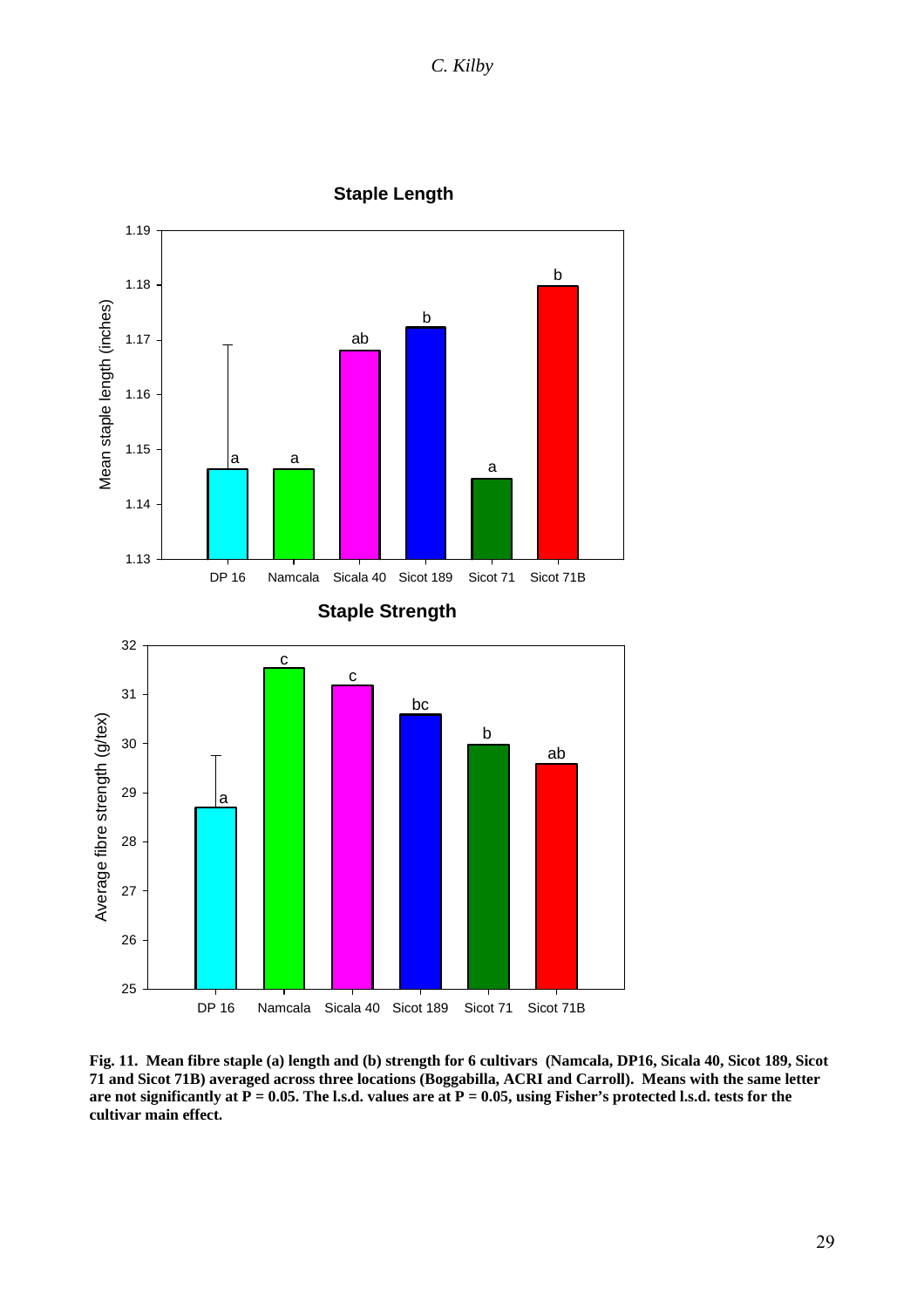## <span id="page-31-0"></span>*Pima Cotton (Gossypium barbadense)*

The recently developed cultivar SiPima produced 2.4 times higher lint yields than Pima S-7 in ACRI (Fig. 12). Bolls/m<sup>2</sup> of SiPima was higher (P<0.05) than S-7 and this higher boll load was mainly due to increased plant size and more fruiting sites as well as increased boll retention (Table 9). Lint/boll (boll size) of SiPima was not higher than S-7, but lint/seed was higher (P<0.05).

![](_page_31_Figure_3.jpeg)

**Fig. 12. Mean lint yields for Pima cotton cultivars (Pima S7 and Si Pima). ). Means with the same letter are not significantly at P = 0.05. The l.s.d. values are at P = 0.05, using Fisher's protected l.s.d. tests for the cultivar main effect.** 

**Table 9. Means, P values and l.s.d.'s for yield components (bolls/m2 , boll retention, fruiting sites/sqm, lint/boll, lint/seed and seeds/boll) of SiPima and Pima S7 at ACRI**

|                          | Pima S7 | <b>SiPima</b> | <b>P</b> Value | I.S.d. |
|--------------------------|---------|---------------|----------------|--------|
| Bolls/ $m2$              | 101     | 171           | $0.004**$      | 62.62  |
| Lint/boll $(g)$          | 0.68    | 0.94          | 0.094          | n.s.   |
| Probability of retention | 0.37    | 0.57          | $0.001***$     | ۰      |
| Fruiting sites/ $m^2$    | 120.3   | 174.4         | $0.004**$      | 32.66  |
| Lint/seed (g)            | 0.071   | 0.074         | $0.019*$       | 0.008  |
| Seeds/boll               | 9.5     | 12.8          | 0.58           | n.s.   |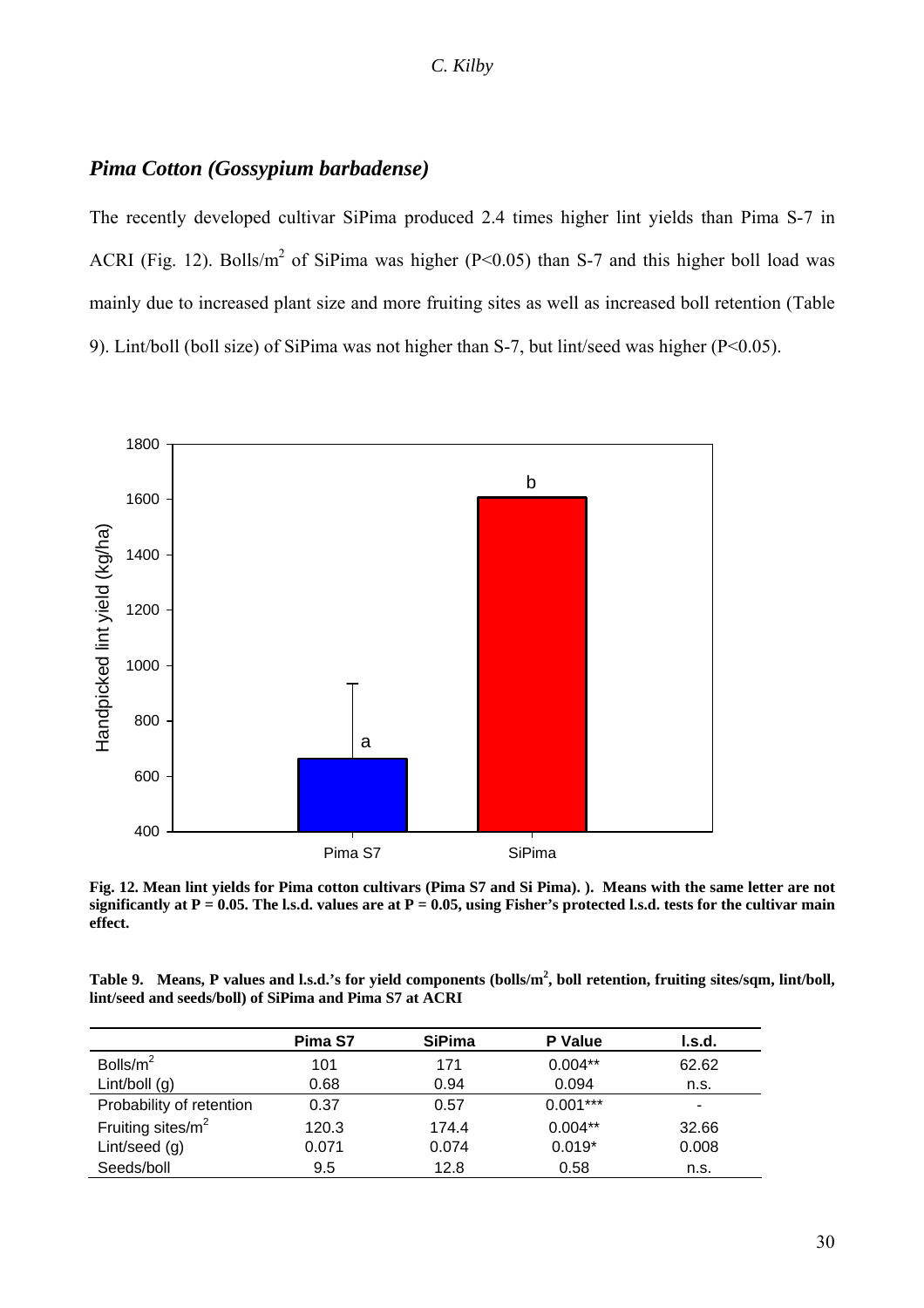# <span id="page-32-0"></span>**Discussion**

#### *Plant mapping*

Plant mapping is an effective method of defining fruiting patterns in response to insect pressure, crop management and genetic influences (Constable 1991). Across all locations, Sicot 71B, the Bollgard II cultivar, set and retained the largest number of fruit throughout the growing season (Fig. 1). Despite the experimental sites being managed to best management practices and being assessed regularly by agronomists and insect scouts, there still appeared to be an insect effect on the crop. Insect pests such as *Helicoverpa armigera* damage cotton by chewing off fruiting structures and tipping out growing shoots (Stewart and Sterling 1989). Whilst all plants were sprayed with insecticide when deemed necessary, insect damage occurred more in conventional cultivars compared to Sicot 71B. Sicot 71B produced toxins lethal to *Helicoverpa*, and retained significantly more fruit.

To breed Sicot 71B, the two desired *Bacillus thurigiensis* (Bt) genes were inserted into an obsolete cultivar, Coker 312, and backcrossed at least 4 to 5 times with Sicot 71. Whilst there is a small amount of background variation between the cultivars due to the backcrossing, it is still considered a powerful method of comparing the effect of the 2 *Bt* genes. Sicot 71B retained more fruit during the growing season due to better insect control. The higher fruit number in Sicot 71B compared to Sicot 71 during the growing season was mainly due to higher fruit retention rates.

Similarly, Sicot 71B had the highest probability of retaining fruit on the first position and there were few differences between the conventional cultivars. Caution is recommended when first position retention falls below 0.5 (CSD, 2004) as there might be significant insect, water or nutritional pressures that need rectification. During the growing season none of the cultivars fell below a 0.5 probability of first position retention except for Boggabilla early in the season. Shortage of photosynthate has often been considered the major cause of fruit abscission (Crozat *et*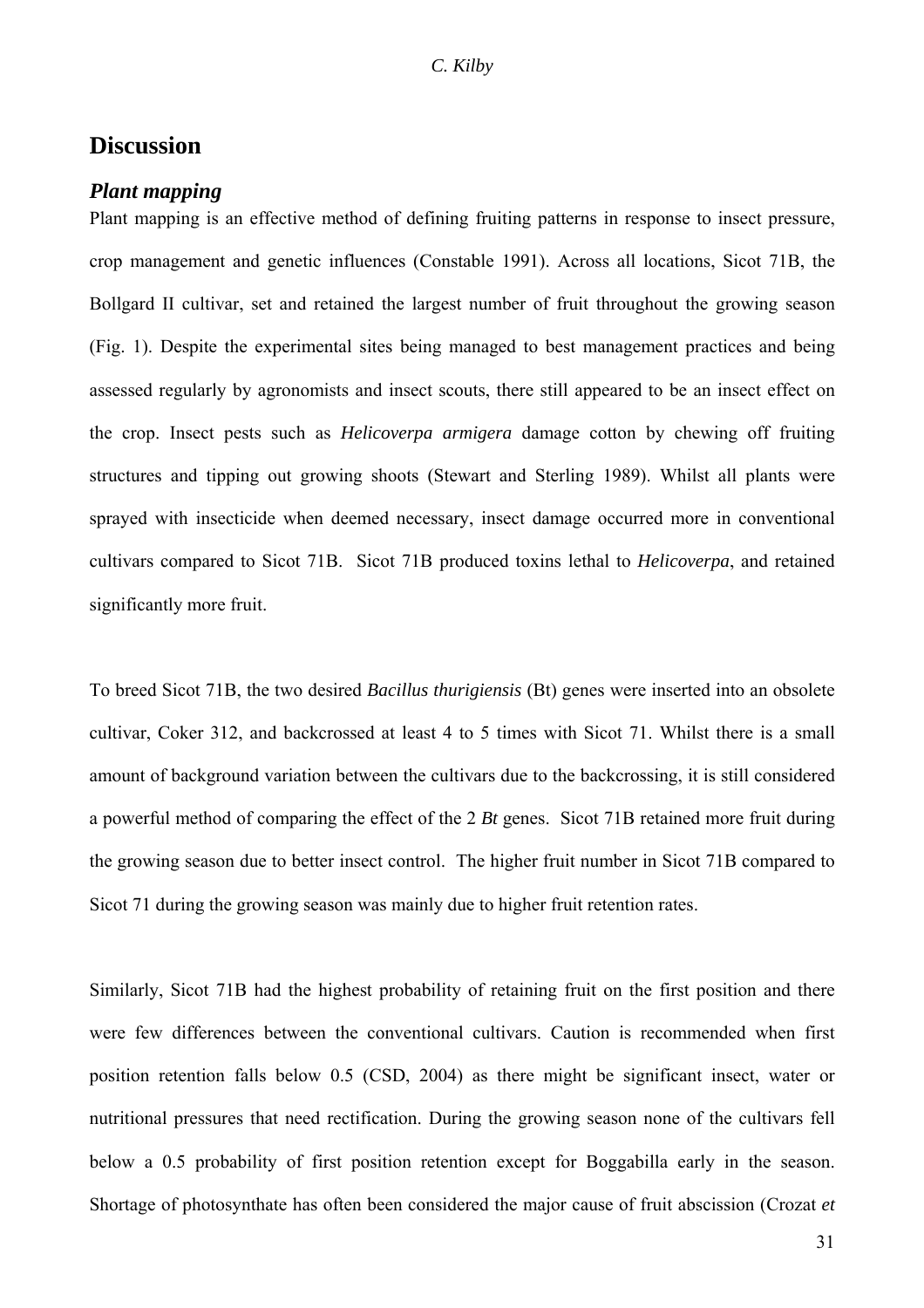<span id="page-33-0"></span>*al.* 1999). There were no differences in fruit retention rates between obsolete and current conventional cultivars.

Peak fruit retention occurred between 1200-1300 degree days post sowing for both Boggabilla (hot) and ACRI (medium). Some of the conventional cultivars shed fruit early (between 1100 and 1200 degree days post sowing) in Carroll (cool climate). However, they soon compensated as the plants grew taller, and retained fruit at higher nodes on the plant. The Carroll location experienced 'cut out' earlier than the other sites as as shedding continued to occur while fruit production ceased.

#### *Yield components*

Australian cotton breeders have been successful in improving cotton yields in cultivars released since the early 1970's (Figure 3). To ascertain how these yield increases have occurred, the various yield components were analysed individually. Yield components can be represented in the form of a multiplicative equation to determine final yield. The most commonly used is Yield = bolls/unit area **x** seeds/boll **x** lint/seed (Kerr 1966) and these are the primary lint yield components that contribute to lint yield (Manning 1956; Wilson *et al.* 1994; Worley *et al.* 1974).

There was no clear trend showing increased bolls/ $m<sup>2</sup>$  over time when comparing obsolete and current conventional cultivars except Sicala 40. The number of bolls/ $m<sup>2</sup>$  is determined by the number of fruiting sites present and the number of bolls retained. There has been little change in bolls/ $m<sup>2</sup>$  as boll retention rates and number of fruiting sites/ $m<sup>2</sup>$  at maturity were similar for all conventional cultivars, The higher bolls/ $m^2$  in Sicala 40 was due to a slightly (though not significantly) higher number of fruiting sites.

There was a consistent trend of increasing boll size (lint per boll) over time for conventional cultivars. However, Sicot 71B had boll sizes similar to Namcala and DP16. Lint/boll can be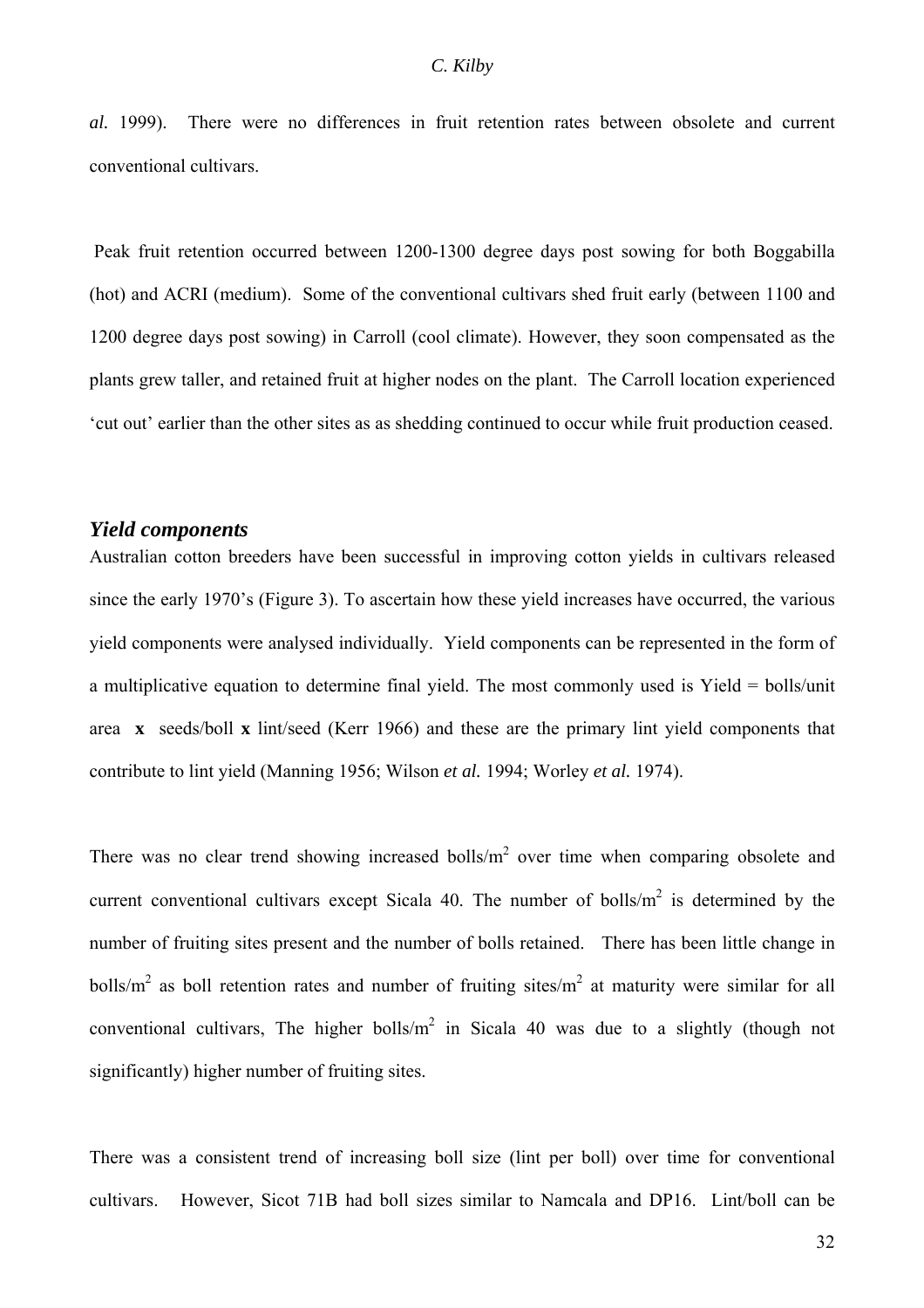#### *C. Kilby*

broken down into the components seeds/boll and lint/seed. There was little change in the seeds/boll between new and old reference cultivars except Sicala 40 and Sicot 71B. The low seeds/boll in Sicala 40 and Sicot 71B could possibly be due to compensation from their higher boll load (bolls/ $m<sup>2</sup>$ ). The increase in boll size over time in Australian cultivars appears to be primarily due to the increase in lint/seed.

From 1983-1998, Australian cotton cultivars released by CSIRO have increased an average of 12.9 kg lint/ha/year, representing a 1.8% yield increase per year (Constable *et al.* 2001). American cultivars, however, displayed a steadily decreasing rate of improvement from the mid 1980s to 1992, when the rate of yield loss approached zero and then declined at a rate of approximately 20.3 kg/ha/year in 1998 (Lewis *et al.* 2000).

In America, the DP 16 produced approximately 0.72 g lint/seed, a value similar to the 0.078 g lint/seed in this experiment. Cultivars DeltaPine 50 and Suregrow 125 (cultivars from the mid to late 1990s) produced only 0.6 g lint/seed (Lewis *et al.* 2000). There has been a decrease in lint/seed and an increased seeds/boll produced in American cultivars of the mid 1990s whilst in Australia, seed numbers have remained relatively constant and lint/boll has been increasing, mainly due to an increase in lint/seed.

If a cultivar depends heavily on a high number of seeds/boll to obtain an acceptable yield, the plant must fix a higher amount of carbon to achieve this result. In terms of energy requirement, the cotton plant must fix nearly twice as much carbon to produce a kilogram of seed compared to a kilogram of lint (West and Todd 1956). This is because cotton seed contains approximately 20% triglyceride, or oil (Lewis *et al.* 2000). By selecting for high seed number for yield production, cotton yields can become more variable and less reliable (Lewis *et al.* 2000).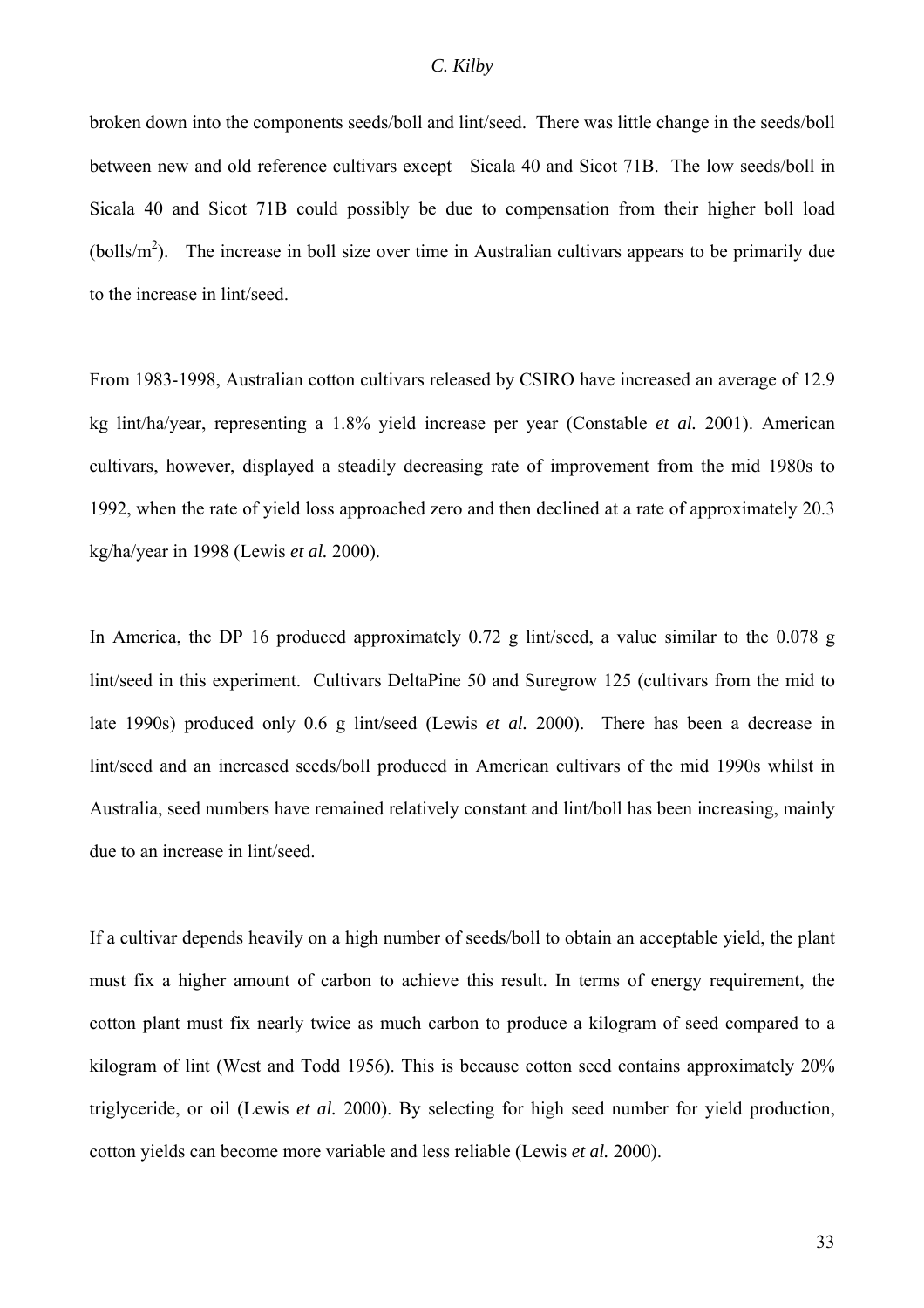<span id="page-35-0"></span>Australian and American cultivars have therefore been evolving in different directions, Australia keeping seed numbers fairly constant and increasing lint/seed, whilst American cultivars have been increasing seed/boll and reducing lint/seed. Environmental influences such as droughts, pests and diseases, are also likely to impact on yields in both countries. However, it is appears that the contrasts in yield improvement could have been primarily due to the different selection emphasis on yield components.

## *Location (environmental) effects*

The cooler location at Carroll had plants with a higher number of fruiting sites/ $m<sup>2</sup>$  than the other two warmer locations. This could be due to heat stress (Oosterhuis 1990) that might occur in the very hot climate of Boggabilla, and possibly ACRI. Boll retention was also lowest at Carroll possibly due compensation and competition for limited photosynthates. Despite having more fruiting sites and slightly larger bolls (lint/boll), plants at the Carroll site did not produce a higher yield than the other locations due the lower boll retention. In the warmer locations (Boggabilla and ACRI), plants with fewer fruiting sites compensated by retaining more fruit.

## *Correlation and covariances of yield components*

Bolls/m<sup>2</sup> was thought the most important contributor to lint yield, followed by seeds/boll and lint/seed (Worley *et al.* 1974). Similar studies have not been conducted on Australian cultivars. However, boll number and improved disease resistance have been suggested to be the primary contributor to yield increases in Australia (Constable *et al.* 2001). In this study, it was estimated that bolls/m<sup>2</sup> had the highest  $R^2$  but this does not mean that it contributes most to yield simply because it has the highest variance (Table 6b).

An American study found that boll size was often unrelated to yield (Heitholt *et al.* 1993). Other studies suggested that while lint/seed (component of boll size) made a relatively smaller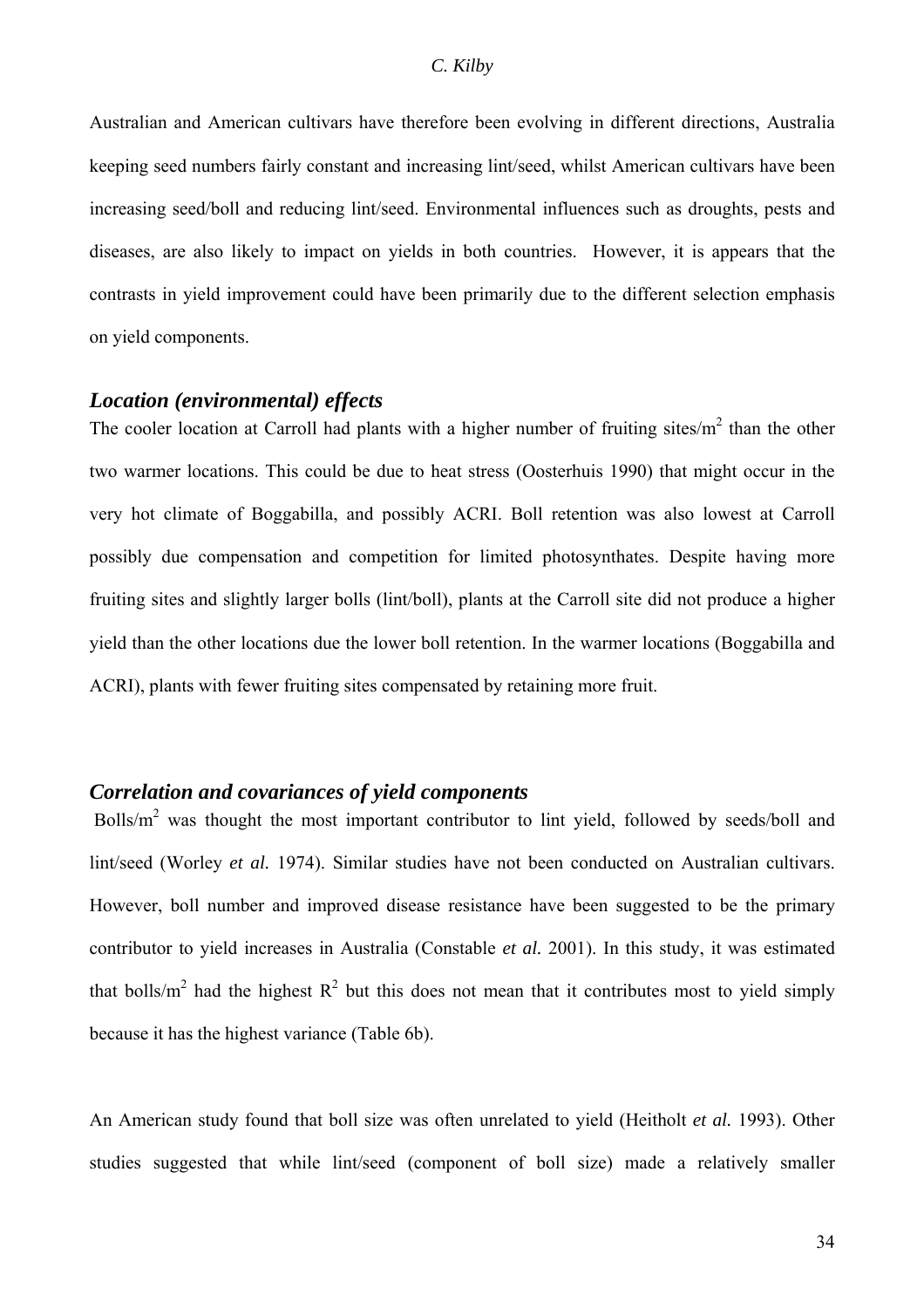<span id="page-36-0"></span>contribution to yield, and it is necessary to maintain or increase this component in order to secure the increased contributions of selection for an increase in seeds/boll (Worley *et al.* 1974).

#### *Relationship between yield components*

There was a negative linear relationship between the probability of boll retention and the number of fruiting sites (Figure 6). This was possibly due to competition for assimilates which is finite in supply and must be partitioned between the various sinks. Bolls are shed because there are not enough resources to carry all of the bolls through to maturity. Hence, it may be difficult to breed for increased yields through selecting for a higher number of fruiting sites, as increased fruit abortion may occur.

There is also a negative relationship between the probability of bolls retained at harvest and the number of seeds per boll (Figure 7). As retention rates increased, there is a linear decrease in the number of seeds/boll, possibly due again to competition for assimilates. Seeds are an expensive sink for carbon and energy because of their high oil content (Lewis *et al.* 2000). When there are more bolls retained, there were fewer seeds/boll due to compensation. The number of seeds/boll is set early in reproductive development (Oosterhuis 1990) and high retention rates during reproductive development may have reduced seeds/boll.

Lint per boll is therefore relatively stable as it is not correlated to boll retention. Sicot 71B, a cultivar widely grown in Australia, maintains its yield mainly by having high retention rates. The trade-off with high retention rates is that the number of seeds/boll falls, thus boll size is reduced. Hence, the vield of Sicot 71B is not higher than its conventional equivalent. Sicot 71. Breeding should therefore focus on increasing lint/boll, a relatively stable component that can be increased concomitantly with retention rates, especially in high boll retention Bollgard II cultivars.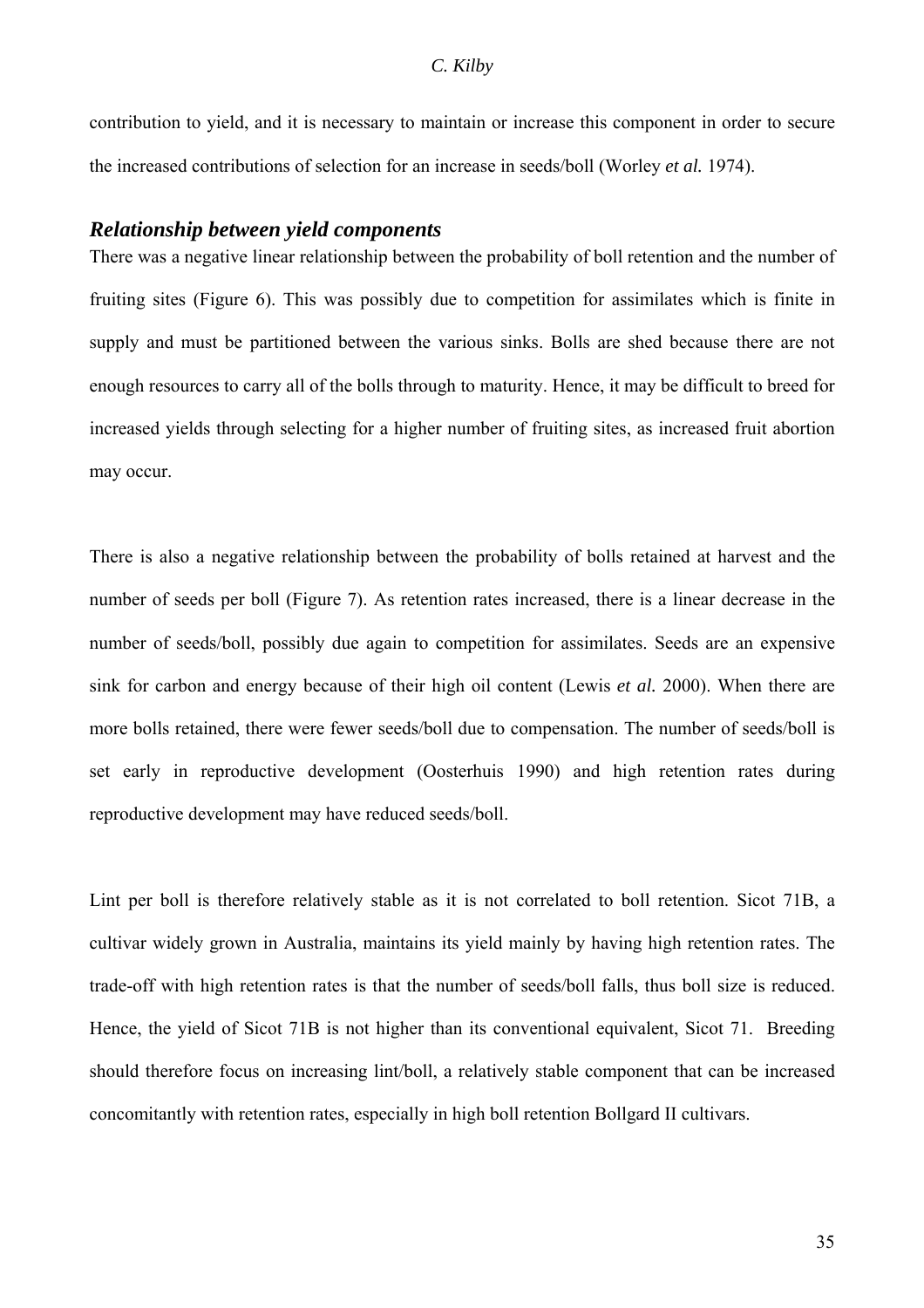#### <span id="page-37-0"></span>*Quality*

Micronaire has not changed over time as it was similar for all modern and old reference cultivars. Certain fibre parameters are desired by spinners throughout the world (Table 10). The micronaire values obtained in this study  $(4.2-4.6)$  are considered ideal and a premium may be paid by some spinners for cotton in this range. Financial discounts generally do not apply until the micronaire exceeds 4.9 (Duggan 2005, pers. comm.).

Micronaire tends to be affected by environmental conditions. Under favourable conditions, the micronaire increases whilst under stressful conditions, it decreases (Duggan 2005, pers. comm.). Bollgard genes present in a cultivar were reported to decrease micronaire by 0.1-0.2 units (Verhalen *et al.* 2003), but the data from this experiment did not support this claim.

| <b>Property</b> | <b>Preferred Value</b> |
|-----------------|------------------------|
| Micronaire      | $3.8 - 4.2$            |
| Length          | $1.125$ inches         |
| Strength        | $>29$ g/tex            |

**Table 10. Spinner's cotton fibre property requirements** (van der Sluijs *et al.* 2004)

Despite a slight downward trend in staple strength for modern cultivars over time compared to Namcala, the values for all cultivars (except DP 16) are still above the spinners requirements (ie. >29 g/tex). However, breeders should try to stop this downward trend from continuing to avoid falling below spinner's specifications.

All 6 cultivars studied exceeded the minimum preference for staple length as stipulated by spinners  $(ie. > 1.125$  inches) which is desirable as spinners prefer a long staple length (Duggan 2005). This helps to create a more uniform fabric with less chance of breakage in the spinning process. In this study, inclusion of Bollgard genes significantly increased staple length in Sicot 71B compared to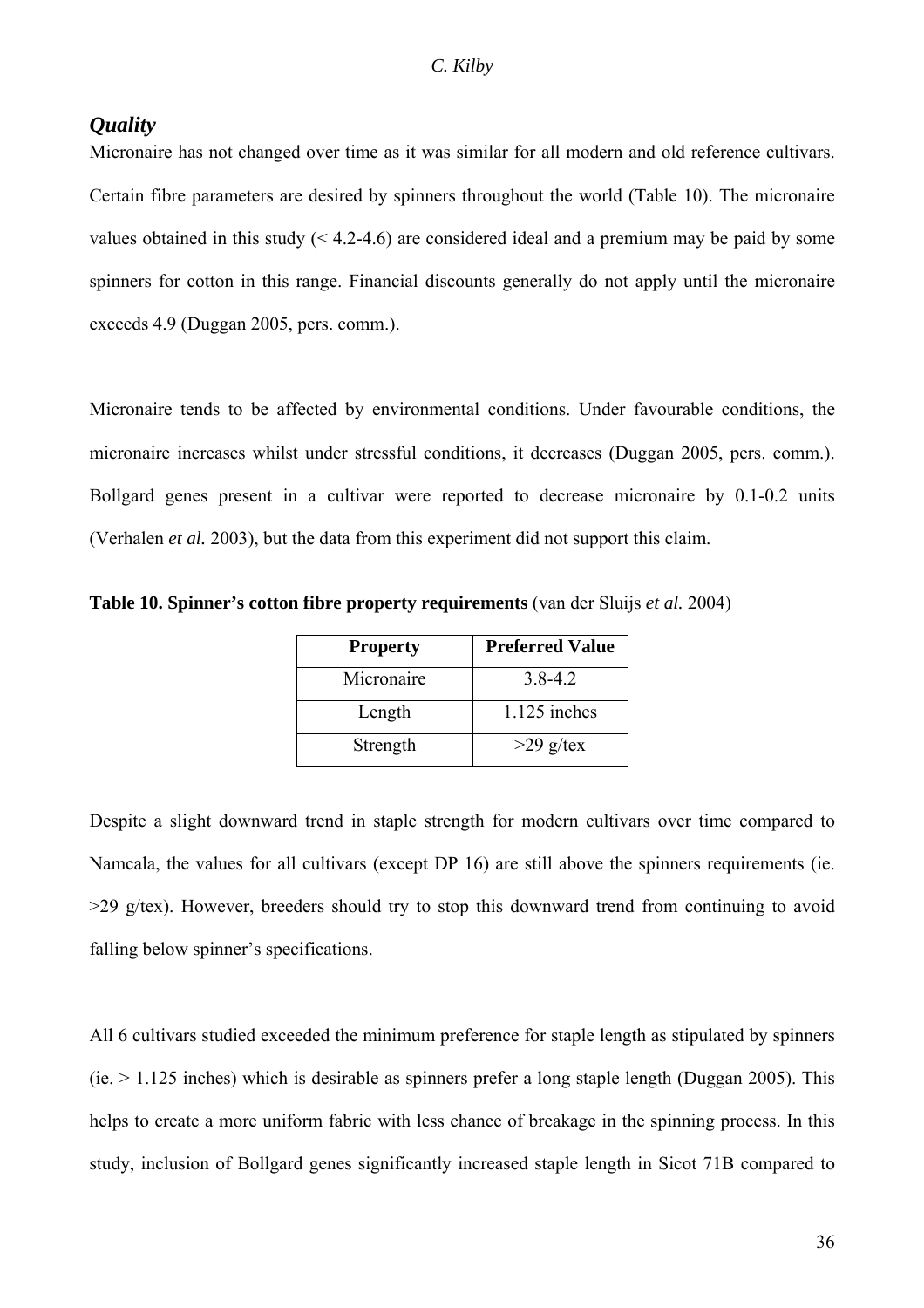<span id="page-38-0"></span>Sicot 71. In contrast, other workers have found that inclusion of Bollgard genes did not appear to affect staple length (Verhalen *et al.* 2003).

### *Pima cotton (Gossypium barbadense)*

A premium is paid for Pima cotton due to its longer staple length than *G. hirsutum* and it is used for fine linen and underwear. Traditionally, limited Pima cotton has been grown in Australia because it is lower yielding than *G. hirsutum* and the premium paid for it is usually not enough to make it more profitable. With the development of the high yielding SiPima cultivar by the CSIRO breeding team, it is likely that more Pima cotton will be grown in Australia as the difference in profits between the two species is reduced. It will allow Australian farmers into new markets, giving greater flexibility and diversification.

Yield increases in SiPima have occurred primarily through an increase in the number of bolls/ $m<sup>2</sup>$ . Boll retention rates for SiPima were higher than Pima S-7, as well as fruiting sites/ $m^2$  (P<0.05). The plants produced more bolls by having more fruiting sites as well as retained more bolls. Despite a slightly higher lint/seed in SiPima, there was little difference in the number of seeds/boll, or boll size (lint/boll), so a greater number of bolls/ $m<sup>2</sup>$  has been the primary driver behind the yield increase.

A similar study was conducted on the now obsolete cultivars of Pima S3 and Pima S4 showing that most bolls contained approximately 17 seeds/boll whilst Pima S7 and SiPima in the present study only averaged 9.5 and 12.8 seeds/boll, respectively (Kittock and Pinkas 1975). The same report found that favourable environmental conditions increased the number of seeds/boll and the mean lint/boll was 0.54g (Kittock and Pinkas 1975), whilst lint/boll of Pima S-7 and SiPima were higher at 0.68 g and 0.94 g, respectively in this study. Although the plants in this experiment had fewer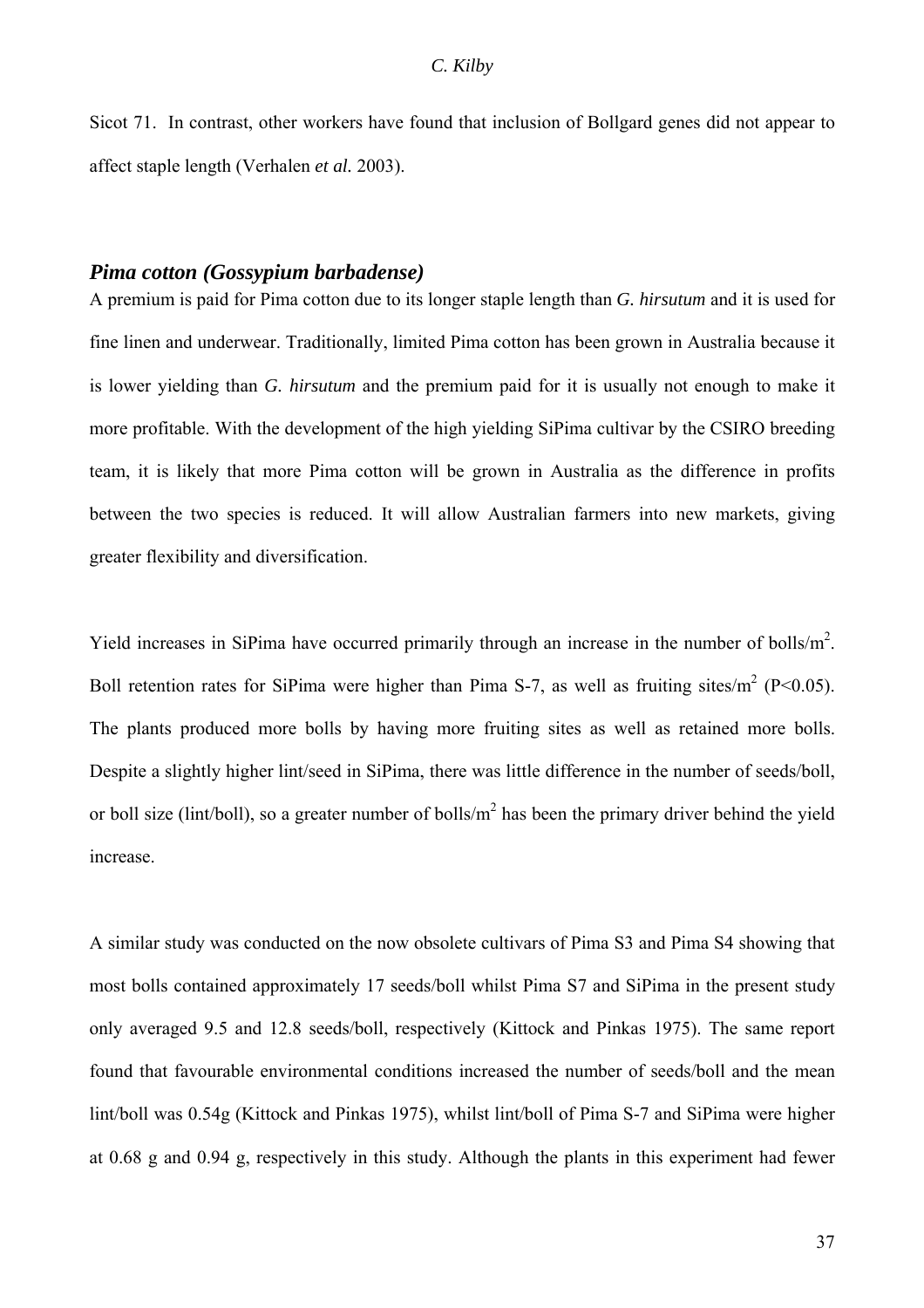<span id="page-39-0"></span>seeds/boll (possibly due to unfavourable environmental conditions), there was a higher amount of lint/seed which maintained large boll sizes (lint/boll).

# **Conclusions**

The data in this experiment have supported the hypothesis that yield increases over time in Australian cultivars have been due primarily to an increase in boll size, and this was generally achieved through an increase in lint/seed. This was done by analysing yield components of cotton cultivars representing a progression from obsolete cultivars in the 1970s to current cultivars, including a genetically modified Bollgard cultivar, Sicot 71B.

There was no clear trend for an increase in boll number/ $m<sup>2</sup>$  over time (except Sicala 40), mainly because retention rates were similar for all conventional cultivars studied. The Bollgard cultivar, Sicot 71B set and retained the highest amount of fruit throughout the growing season but did not yield any higher than other current conventional cultivars including Sicot 71 mainly because of smaller bolls sizes due to fewer seeds/boll. A linear relationship was found between boll retention and seeds/boll, and between boll retention and fruiting sites/ $m<sup>2</sup>$ . Hence, for high yielding Bollgard cultivars with high boll retention rates, breeding efforts should select for larger boll sizes by increasing lint/seed.

Location had no overall impact on yield in this study. In Carroll, plants have more fruiting sites/ $m<sup>2</sup>$ and more lint/boll, but retained fewer bolls. Plants in Boggabilla and ACRI had higher boll retention rates but boll size (lint/boll) was smaller. Through compensation, plants are able to maintain similar yields across the different locations.

There were no clear trends in fibre length and micronaire between the current and obsolete cultivars. However, fibre strength is slowly decreasing, which is of some concern and breeding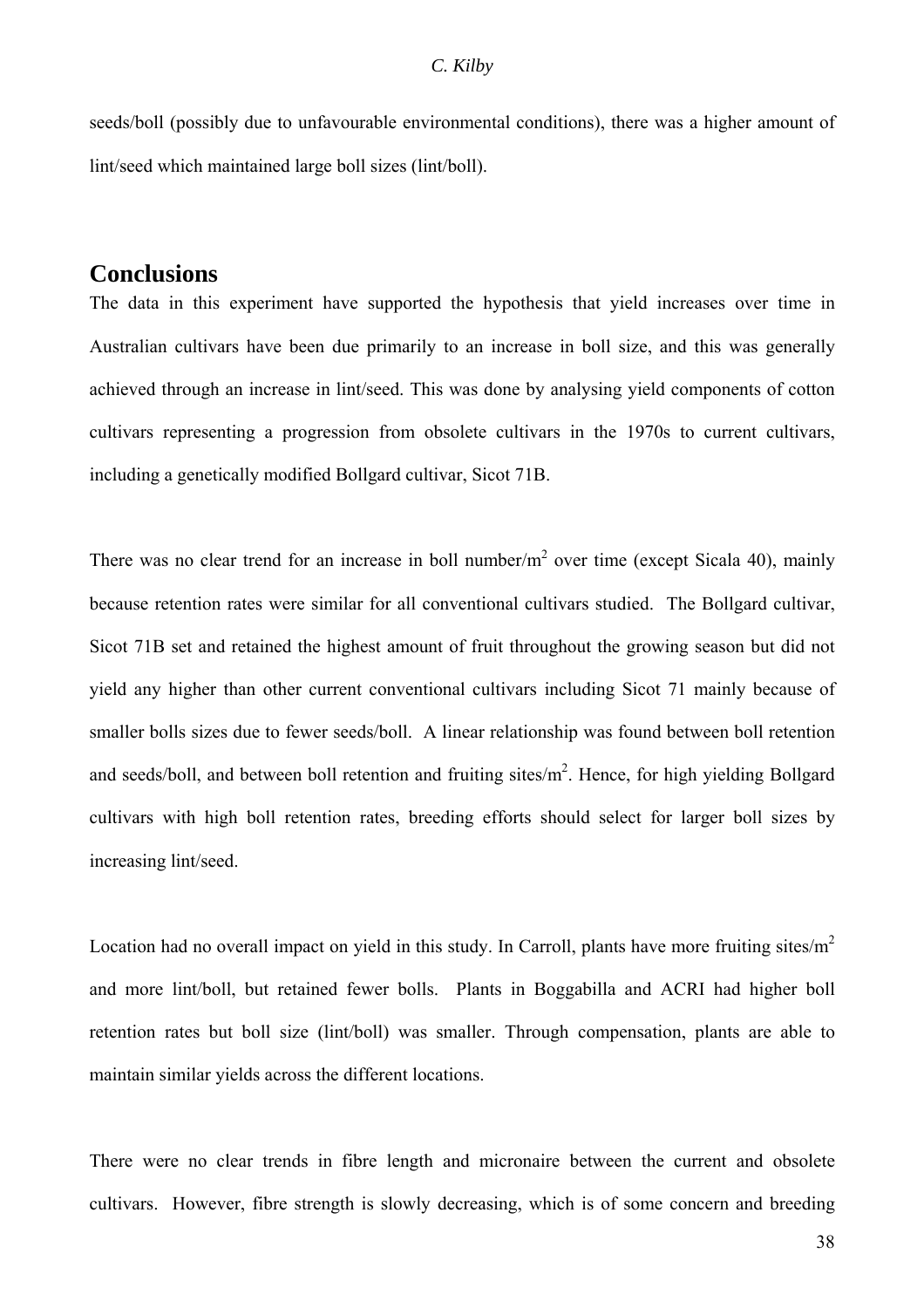efforts should be focused on maintaining or improving it. The new SiPima cultivar is higher yielding than Pima S7 due to increased retention rates and increased number of fruiting sites and therefore, higher boll number/ $m^2$ .

The information gained from this study will help cotton breeders to target specific yield components such as increasing lint/seed to breed for higher yielding crops with larger bolls (lint/boll).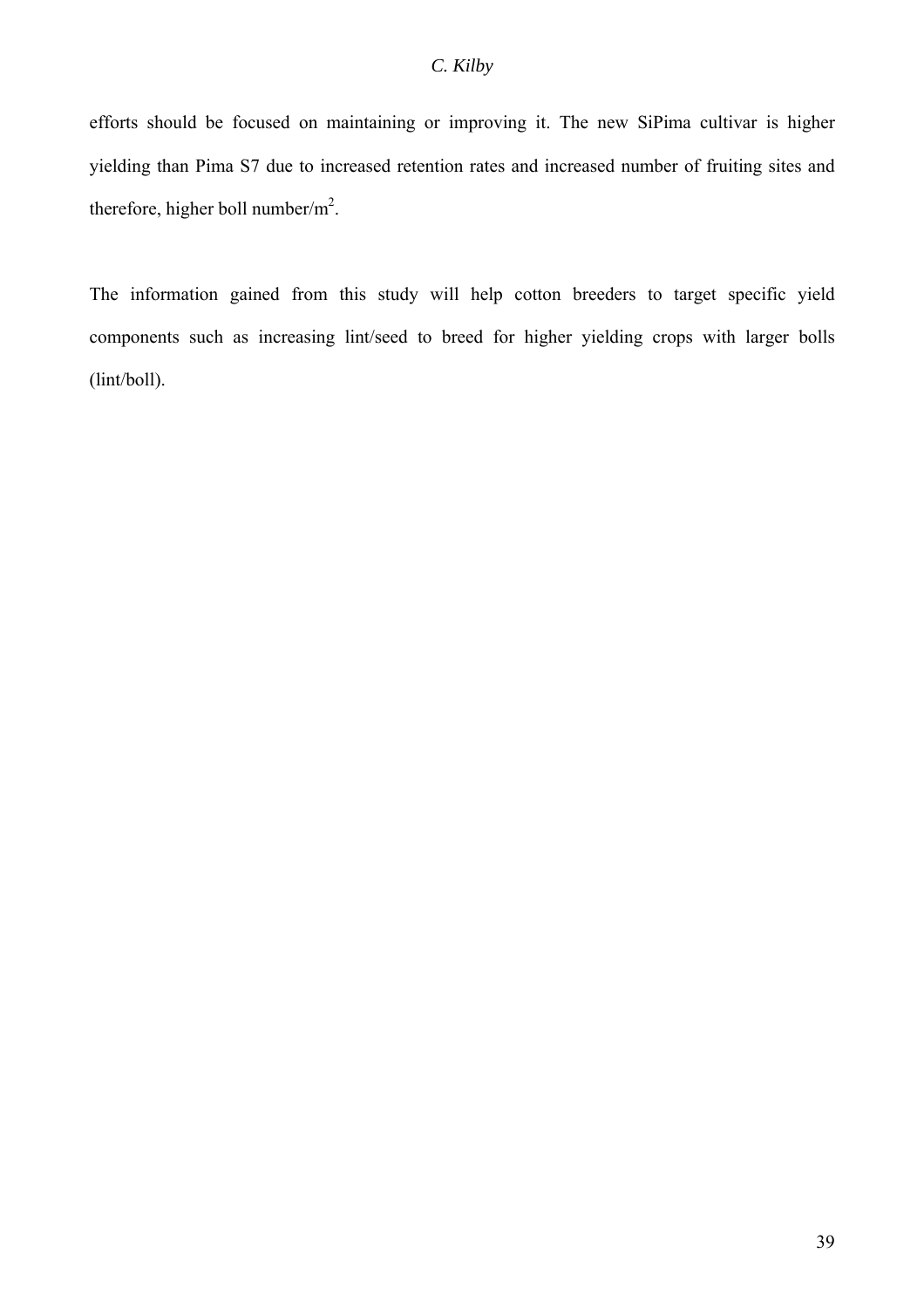# <span id="page-41-0"></span>**Acknowledgements**

I am grateful to a number of people and organisations for their help with this research project:

The Cotton Catchment Communities Cooperative Research Centre for providing financial support for this project through a summer scholarship.

CSIRO Plant Industries at the ACRI, Narrabri for hosting me during my summer scholarship. Also the staff there for making the experimental part of this project enjoyable and interesting. In particular, Kellie Gordon and Tom O'Connor for their help with data collection and their company on the long car trips.

Thanks to my co-supervisor Professor Greg Constable, and especially Dr Brian Duggan for designing the project, his help with data collection and analysis and his continued help throughout the year.

A huge thanks to Dr Daniel Tan, my supervisor from Sydney University. His assistance began in September 2004 with linking me up with this project, and then following it through with such commitment and enthusiasm. I am also grateful for the time he spent in Narrabri with me. This helped no end as we could often refer back to the time in Narrabri as Daniel knew exactly what happened up there. Daniel's dedication to all of his student's academic well being has become well known and I feel privileged to have had him guide me through this past 14 months.

Associate Professor Mick O'Neil and Karen Vize for their help with statistical analysis.

Everyone in  $4<sup>th</sup>$  year BScAgr!

My family for all of their support.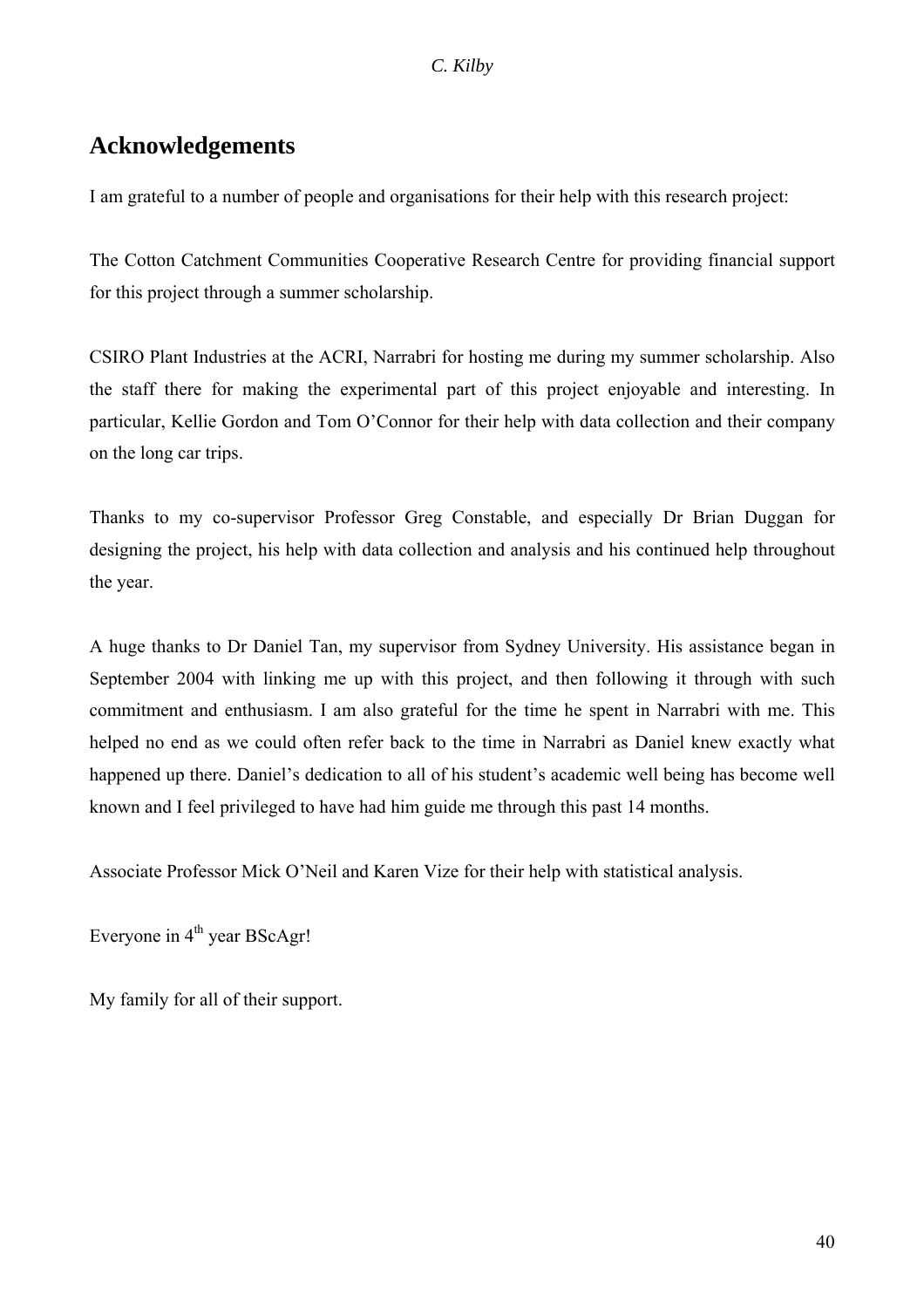# <span id="page-42-0"></span>**References**

Board JE (1987) Yield components related to seed yield in determinate soybean. *Crop Science* **27**, 1296-1297.

Constable GA (1991) Mapping the production and survival of fruit on field-grown cotton. *Agronomy Journal* **83**, 374-378.

Constable GA, Reid PE, Thomson NJ (2001) Approaches utilized in breeding and development of cotton cultivars in Australia. In 'Genetic improvement of cotton: Emerging technologies'. (Eds JN Jenkins and S Saha) pp. 1-15. (Science Publishers Inc: Enfield, USA)

Crozat Y, Judais V, Kasemsap P (1999) Age-related abscission patterns of cotton fruiting forms: timing of the end of abscission susceptibility in relation to water content and growth of the boll. *Field Crop Research* **64**, 261-272.

Hearn AB, Constable GA (1984) Supplementary Reading Material on Cotton Physiology. In 'The Physiology of Tropical Food Crops'. (Eds PR Goldsworthy and NM Fisher). (John Wiley and Sons Ltd: Chichester)

Heitholt JJ (1999) Cotton: Factors associated with assimilation capacity, flower production, boll set, and yield. In 'Crop Yield: Physiology and processes'. (Eds DL Smith and C Hamel) pp. 235- 269. (Springer)

Heitholt JJ, Pettigrew WT, Meredith WRJ (1993) Growth, boll opening rate, and fiber properties of narrow-row cotton. *Agronomy Journal* **85**, 590-594.

Kambal AE (1969) Components of yield in field beans, *Vicia faba* L. *Journal of Agricultural Science* **72**, 359-363.

Kerr T (1966) Yield components in cotton and their interrelations with fiber quality. In 'Cotton Improvement Conference (18th)'. Memphis, Tennessee pp. 276-287. (National Cotton Council)

Kittock DL, Pinkas LLH (1975) Relationship of seed/boll to other yield components and fiber quality of Pima cotton. *Crop Science* **15**, 316-319.

Lewis H, May L, Bourland FM (2000) Cotton yield components and yield stability. In 'Beltwide Cotton Conference'. San Antonio, USA pp. 532-536. (National Cotton Council of America)

Manning HG (1956) Yield improvement from a selection index technique with cotton. *Heredity* **10**, 303-322.

Mauney JR, Fry KE, Guinn G (1978) Relationship of photosynthetic rate to growth and fruiting of cotton, soybean, sorghum and sunflower. *Crop Science* **18**, 259-263.

Meredith WRJ (1984) Quantitative genetics. In 'Cotton. Agronomy Monograph 24'. (Eds RJ Kohel and CF Lewis) pp. 131-150. (ASA-CSSA-SSSA: Madison, Wisconsin)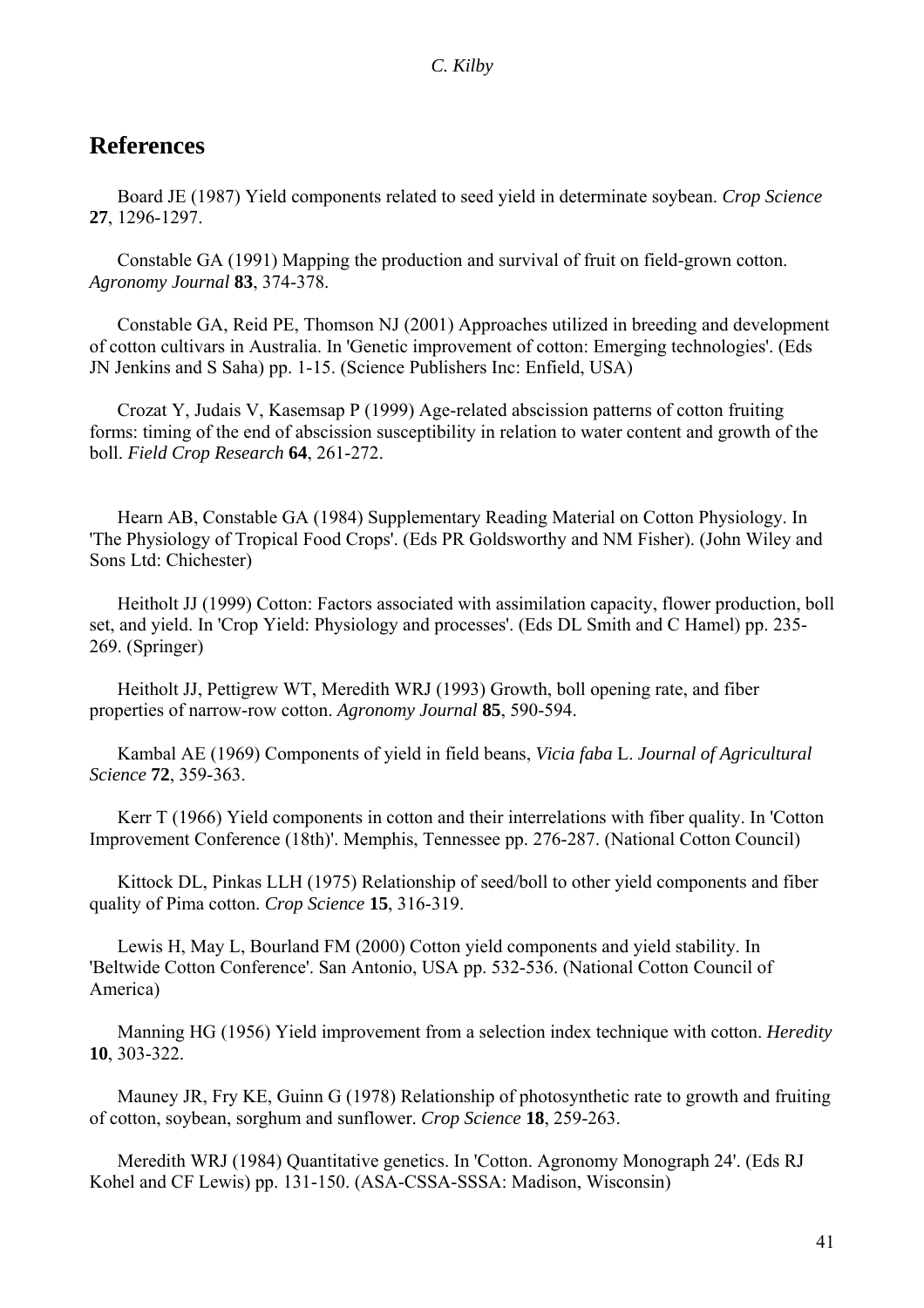Meredith WRJ, Bridge RR (1971) Breakup of linkage blocks in cotton, *Gossypium hirsutum* L. *Crop Science* **11**, 695-698.

Oosterhuis DM (1990) Growth and development of a cotton plant. In 'Nitrogen nutrition in cotton: Practical issues'. (Cooperative Extension Service, University of Arkansas)

Pettigrew WT (1994) Source-to-sink manipulation effects on cotton lint yield and yield components. *Agronomy journal* **86**, 731-735.

Sharma AR, Singh DP (1999) Rice. In 'Crop Yield: Physiology and Processes'. (Eds DL Smith and C Hamel) pp. 109-160. (Springer)

Stewart SD, Sterling WL (1989) Causes and temporal patterns of cotton fruit abscission. *Journal of Economical Entomology* **82**, 954-959.

van der Sluijs MHJ, Gordon SJ, Prins MW (2004) Australian cotton: How good is it really? In 'Cotton Grower April 2004'.

Verhalen LM, Greenhagen BE, Thacker RW (2003) Lint yield, lint percentage, and fiber quality response in Bollgard, Roundup ready and Bollgard/Roundup ready cotton. *Journal of Cotton Science* **7**, 23-28.

Wells R, Meredith WRJ (1984) Comparative growth of obsolete and modern cotton cultivars. III. Relationships of yield to observed growth characteristics. *Crop Science* **24**, 868-872.

West ER, Todd WR (1956) 'Textbook of Biochemistry.' (The Macmillan Company: New York)

Wilson FD, Flint HM, Deaton WR, Buehler RE (1994) Yield, yield components, and fiber properties of insect-resistant cotton lines containing a *Bacillus thuringiensis* toxin gene. *Crop Science* **34**, 38-41.

Worley S, Culp TW, Harrell DC (1974) The relative contributions of yield components to lint yield of upland cotton, *Gossypium hirsutum* L. *Euphytica* **23**, 399-403.

Worley S, Ramey HH, Harrell DC, Culp TW (1976) Ontogenic model of cotton yield. *Crop Science* **16**, 30-34.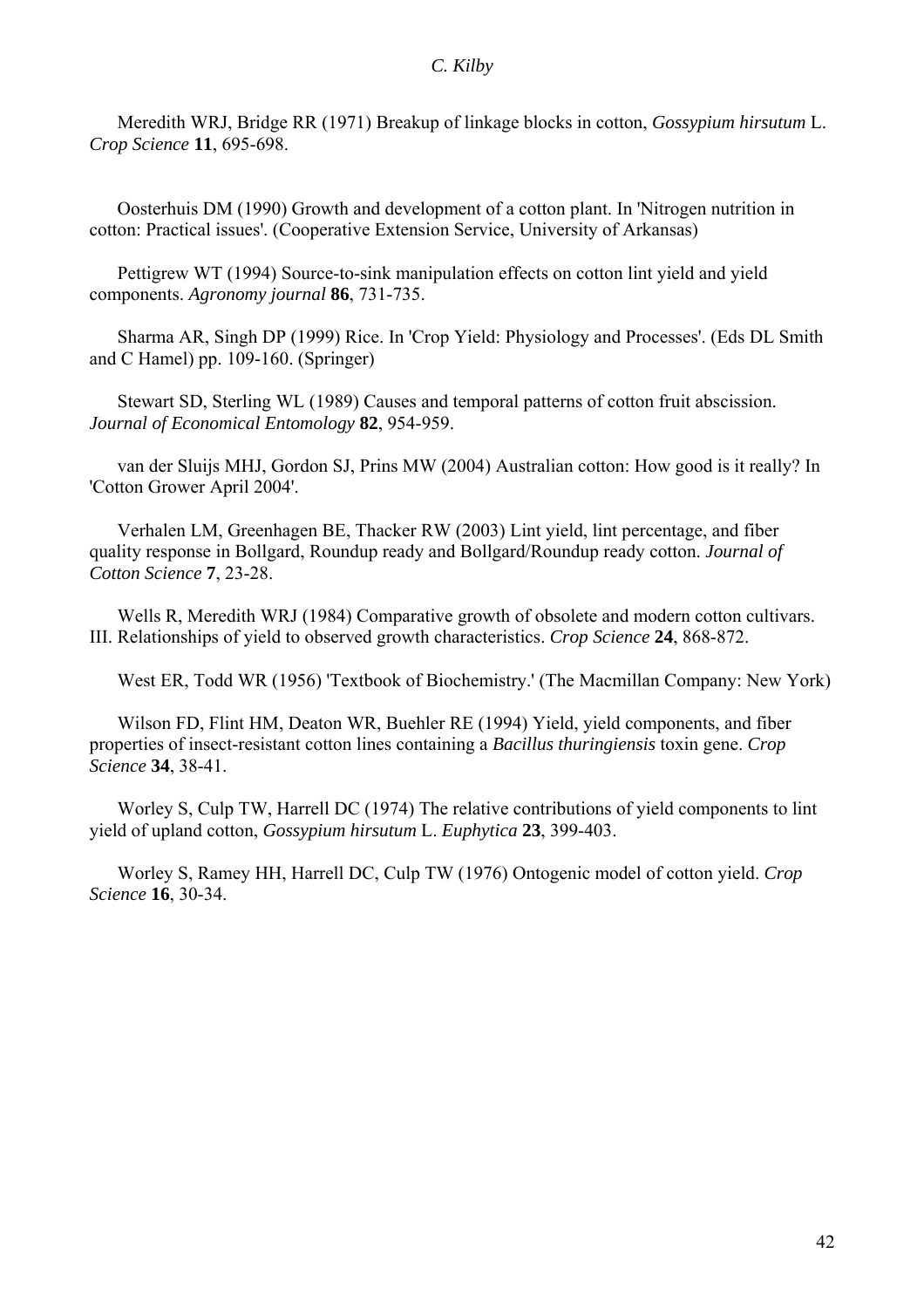# <span id="page-44-0"></span>**Appendix**

# **Appendix 1**

![](_page_44_Figure_3.jpeg)

![](_page_44_Figure_4.jpeg)